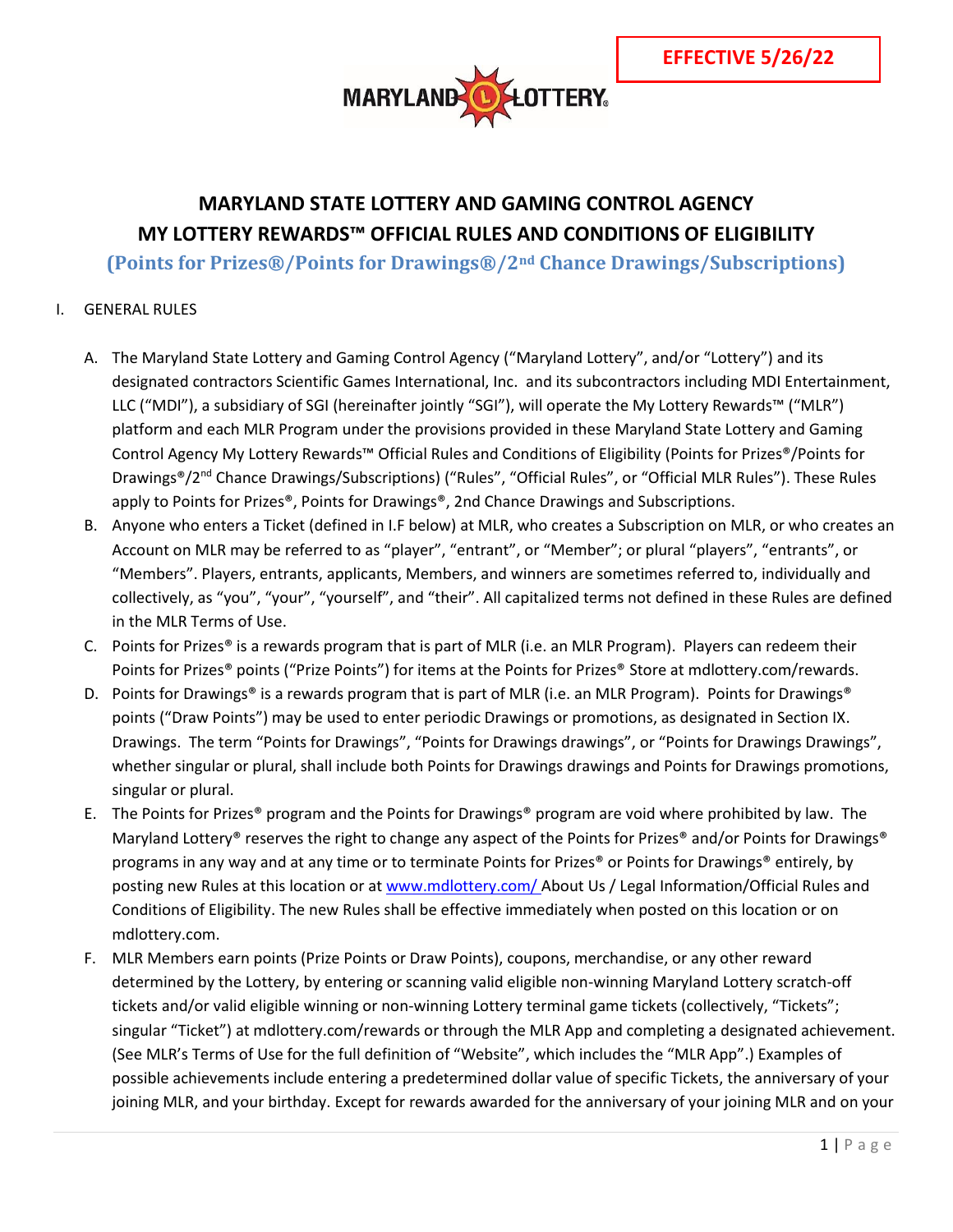birthday, which are automatically awarded, once an achievement is completed, you will receive a Congratulations screen and have the opportunity to "Play" (spin a digital wheel or play a game) to win rewards including Prize Points, Draw Points, coupons, merchandise, or any other reward determined by the Lottery. Note, you do not have to "Play" to earn points/rewards – you may select "Skip" and your reward will automatically appear in your Account. If you are awarded merchandise or any other reward determined by the Lottery, fulfillment will be consistent with the fulfillment of prizes described in IX. Drawings.B.1. m. – p. Your reward is randomly determined.

- G. MLR acts as the entry portal for Maryland Lottery online 2nd chance drawings and  $2^{nd}$  chance promotions (" $2^{nd}$ Chance" or "Second Chance"). *See* Section IX. Drawings.
- H. The MLR website acts as the entry portal for any Subscription (defined in the My Lottery Rewards™ Terms of Use located at [https://www.mdlottery.com/about-us/legal-information/\)](https://www.mdlottery.com/about-us/legal-information/) purchased through the Maryland Lottery's Subscription program. MLR allows a player to create a Subscription for certain terminal games including Mega Millions®, Powerball®, Multi-Match®, Cash4Life®, and, as specified by the Lottery, any other Lottery game, and/or any other game. *See* Section X. Subscriptions.
- I. By creating an Account, submitting a Ticket, creating a Subscription, or otherwise participating in an MLR program on the MLR website, a player agrees on behalf of the player, any player's guest, or other participant to accept, follow, abide by, and be bound by the terms, conditions, responsibilities, and restrictions of all of the following and of any amendments, changes or modifications to any of the following: the Rules, the My Lottery Rewards Terms of Use, its Agreement Terms, the Agreement Terms located on the MLR website, any waiver and/or release of liability, all other applicable Maryland Lottery rules and regulations, all rules and procedures, any related policies related to a game for a Subscription a player purchases/registers for, and the laws of the state of Maryland except conflict of law principles.
- J. Except with regard to Subscriptions, the Maryland Lottery may use, without limitation, an entrant's, guest's, or other participant's name, hometown, likeness, photo, and/or voice in any promotions, social media, research, marketing, publications, or other advertising media including, but not limited to, Maryland Lottery websites the www.mdlottery.com online network (defined at www.mdlottery.com / About Us / Legal Information / Disclaimer of Liability and Endorsement), without compensation or additional release.
- K. Maryland Lottery reserves the right to use the names, addresses, telephone numbers, and/or any other information of all entrants for research and marketing purposes.
- L. An entrant must be 18 years of age or older to participate and must have a valid United States address. Note, Subscriptions and other MLR Programs may have further restrictions.
- M. The Maryland Lottery is not responsible/liable for delayed, lost or misdirected electronic submissions made through the Internet.
- N. By participating in any aspect of MLR, including but not limited to any prize from any MLR Program (for a statement of what My Lottery Rewards includes, se[e Terms of Use,](https://www.mdlottery.com/wp-content/uploads/2020/03/MLR-Terms-of-Use.pdf) Paragraph 1(a) "Binding Stipulations and Obligations"), a player and any guest or other participant agrees to accept, follow, abide by, and be bound by the terms, conditions, responsibilities, and restrictions of all of the following and any amendments, changes or modifications to any of the following: the Rules, the Maryland Lottery® My Lottery Rewards™ Terms of Use ("Terms of Use" – see definition at mdlottery.com in About Us / Legal Information/ Terms and Conditions under "Content Submissions"), the Agreement Terms as defined in the Terms of Use, any waiver and/or release of liability, all other applicable Maryland Lottery rules and regulations, and the laws of the State of Maryland except conflict of law principles.
- O. These Rules and any other applicable rules and/or laws may be amended at the discretion of the Maryland Lottery or of the creator of the applicable rule and/or law, and those amended Rules, and amended other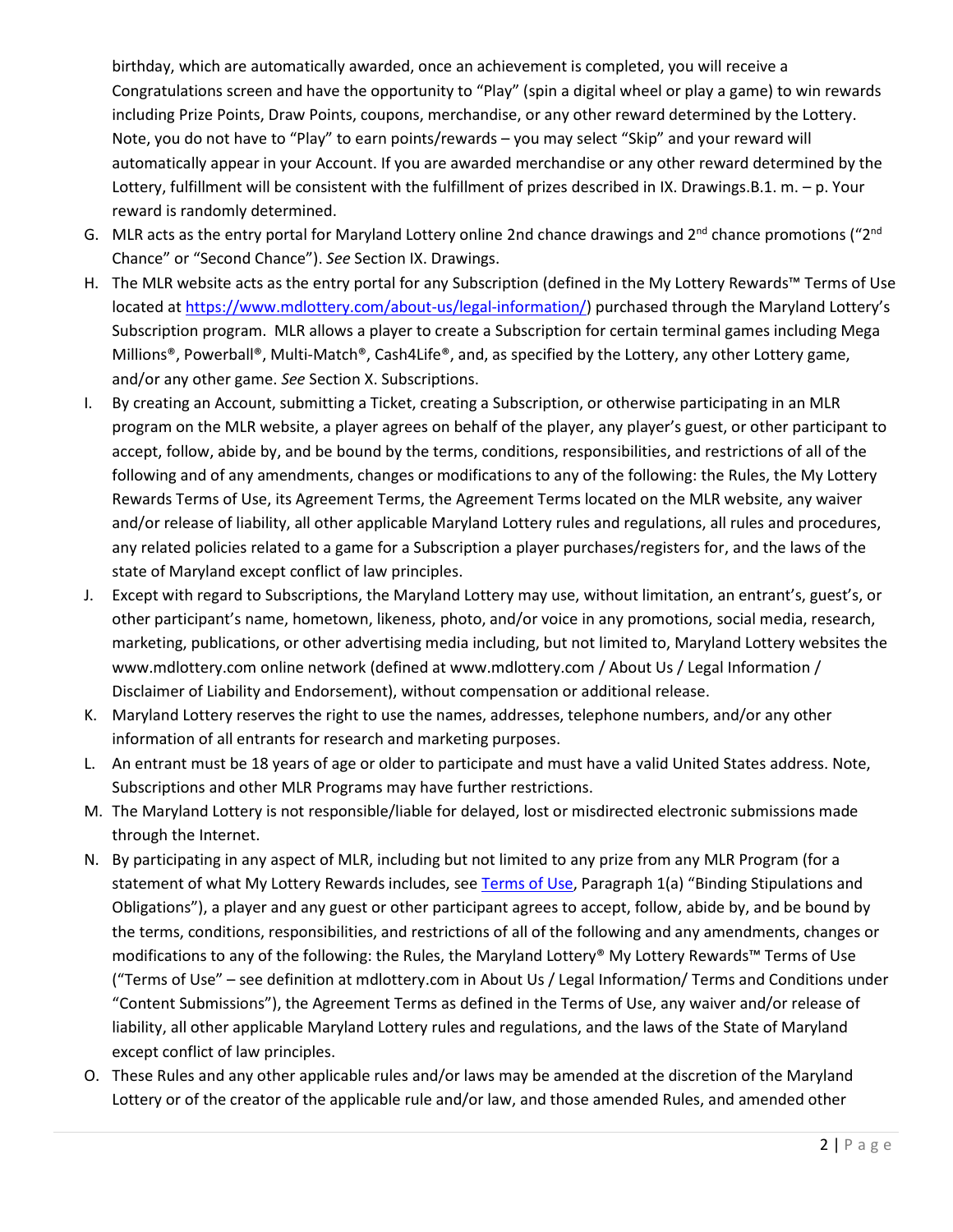applicable rules and laws apply to Points for Prizes®, Points for Drawings®, 2nd Chance, Subscriptions, and any other MLR Program.

P. For questions or assistance, visit the MLR website at mdlottery.com/rewards, go to the Help menu tab and select Member Feedback, use the MLR App and select Member Feedback, or you may call the MLR toll-free hotline number, 1-800-201-0108.

# II. EARNING POINTS

# A. Eligible Tickets:

# **1. Scratch-off Tickets**

- a. A scratch-off Ticket eligible for points, and eligible for participation in MLR, including Points for Prizes® and Points for Drawings®, is any Ticket that is noted as an MLR ticket on the Maryland Lottery website at mdlottery.com and for which the Ticket's final claiming date has not passed.
- b. Scratch-off Tickets that win on the Ticket itself are not eligible to participate in MLR, including but not limited to Second Chance, Points for Prizes®, Points for Drawings®, or towards reaching achievements.
- c. In order to reach achievements to then obtain rewards, you must:
	- 1) Enter into MLR eligible scratch-off tickets' 13-digit Ticket number, which is on the back of the Ticket, along with the 13-digit entry number, which is located on the front of the Ticket under the scratchoff covering, or
	- 2) Scan the QR Code from Eligible scratch-off tickets, which is found on the front of the Ticket under Prize Check scratch-off covering.
- d. The Code expires on the last day to claim that scratch-off Ticket, which is 182 days after the announced end of game. For a game that has been announced as ending, the last date to claim a winning ticket for that game can be found at mdlottery.com under the Games tab in Scratch-Offs. A scratch-off Ticket is no longer eligible for entry into MLR after the last date to claim.

## **2. Lottery Terminal Game Tickets**

- a. All Lottery terminal game Tickets deemed eligible will be printed with a 25-digit Rewards Points Code and a QR Code ("Code" or "Codes").
	- 1) The Code will be displayed at the bottom of all eligible Tickets.
	- 2) Either the 25-digit Rewards Point Code or the QR Code must be entered into your MLR Account in order to reach goals by completing achievements to then obtain rewards.
	- 3) The Code expires 182 days after the issue date on the Ticket and at that point, the Ticket is no longer eligible for MLR.
- b. Winning and non-winning unexpired Lottery terminal game Tickets deemed eligible may participate in MLR.
	- 1) Powerball, Mega Millions, Multi-Match, Cash4Life, and FAST PLAY tickets cannot be cancelled and may be entered into MLR immediately after purchase.
	- 2) Tickets that can be cancelled (Pick 3, Pick 4, Pick 5, Bonus Match 5, Keno, and Racetrax®) are eligible to be entered in MLR the day after purchase or after the first draw on a multi-draw Ticket, whichever comes first, unless the Ticket has been cancelled.
- c. Tickets **NOT** deemed eligible to participate in MLR, including Points for Prizes®, Points for Drawings®, or towards reaching achievements are:
	- 1) Any Ticket with an expired Code;
	- 2) Any exchange ticket (an exchange ticket will not have a Code since the Code was on the original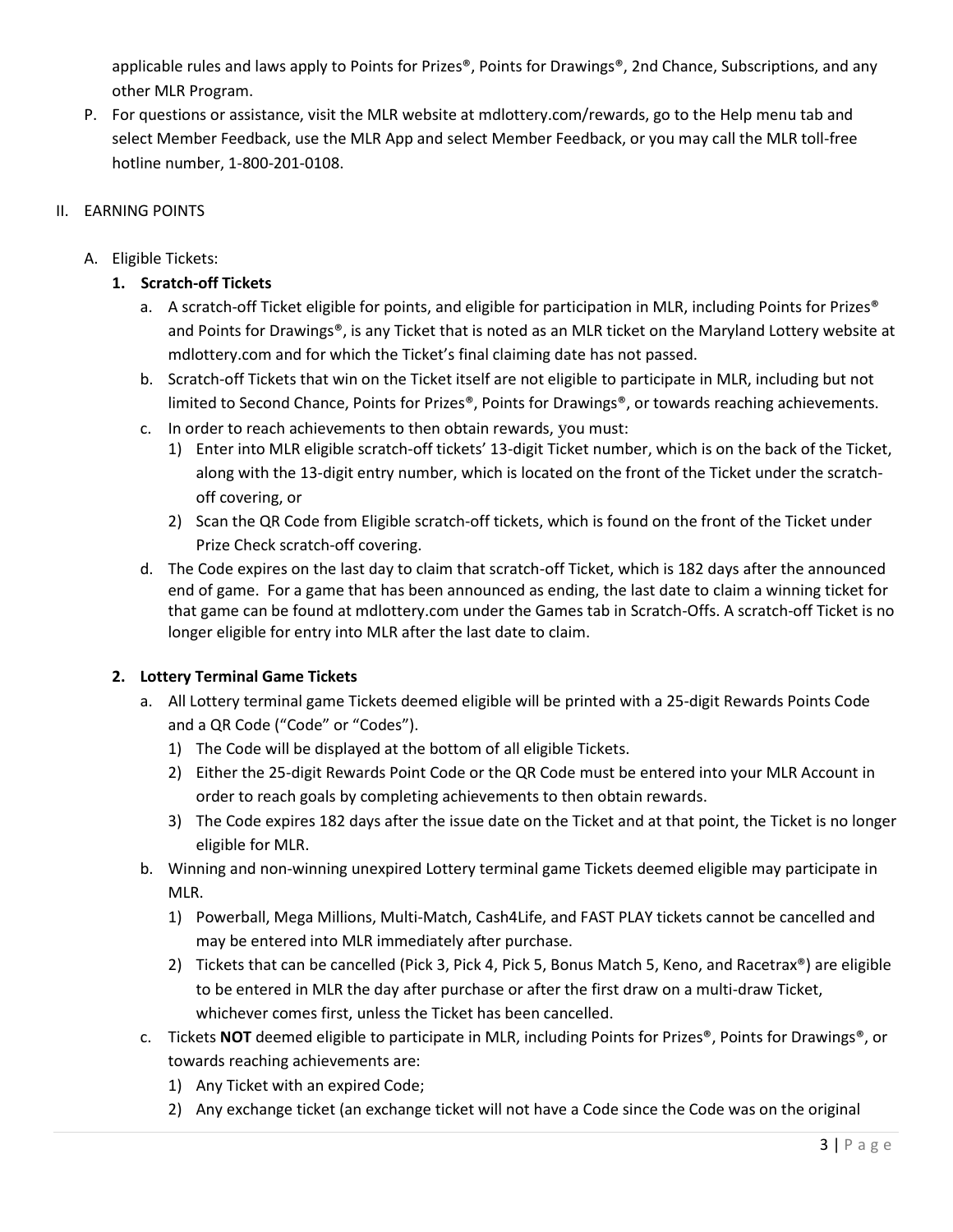Ticket);

- 3) Any Ticket that has been cancelled; and
- 4) Any Subscription purchase, including a Mega Millions, Powerball, Multi-Match, and Cash4Life Subscription.
- B. Players will be limited to accumulating a maximum of 5,000 Prize Points per calendar month and a maximum of 5,000 Draw Points per calendar month into their MLR Account. A month is defined as 12:00:00 midnight of the first day of the month through 11:59:59 PM Eastern Time of the last day of the month. In these Rules and in all Drawing Rules (defined in the next paragraph), all times are Eastern Time ("ET"). These 5,000-point limits apply only to the Points for Prizes® and Points for Drawings® programs. (There is no limit to the number of Tickets you may enter into MLR for Second Chance.) Maryland Lottery reserves the right to change, without notice, the limit on the number of points that you may accumulate monthly.
- C. Tickets entered into your Account at the MLR website are automatically applied toward a designated achievement and are also automatically entered into any Second Chance for which a Ticket is eligible. Tickets automatically entered into a Second Chance Drawing or Second Chance promotion, and entries in a Points for Drawings® promotion or Drawing or any other Drawing or promotion pursuant to MLR will be subject to the following: the Drawing Rules for that promotion, Drawing, or set of Drawings ("Drawing Rules"); the Start Date, End Date, and Drawing Date stated on the MLR website; these Rules, as well as all other rules, laws, and other requirements noted under "Section I. General Rules" of these Rules. All Tickets entered into MLR will be subject to the Rules.

# III. REGISTRATION

- A. To access Points for Prizes®, Points for Drawings®, Second Chance, Subscriptions, or any other MLR Program, you must first register to become an MLR Member and establish an MLR Account at mdlottery.com/rewards.
- B. You may also register to become an MLR Member and establish an MLR Account by downloading the free MLR mobile app and registering through the mobile app.
- C. Registration with MLR requires that you provide your First and Last Name, Address, Address of residence including your City, State, and Zip Code; Mailing Address, if different from your residence; Phone Number; Date of Birth; Certification that you are over 18 years of age; demographic information; last Four Digits of your Social Security Number ("SSN"); your email address; and that you create a Password. You must also agree to these Rules, the Terms of Use, the Agreement Terms as defined in the Terms of Use, and the Waiver and Release of All Liability, which are located at [https://www.mdlottery.com/about-us/legal-information/.](https://www.mdlottery.com/about-us/legal-information/)
- D. Members are required to check a box on the MLR website stating that you read and agree to the online Maryland State Lottery and Gaming Control Agency Waiver and Release of All Liability – (My Lottery Rewards™ Points for Drawings® or My Lottery Rewards™ Second Chance Drawing Registrant – Drawing Entrant) ("Online Waiver") for Points for Drawings® prizes.
	- 1. As part of the registration process when a new Member joins MLR, you will be required to check the box stating that you read and agree to the Online Waiver and are bound to and by it.
	- 2. Any current Member who has not already done so will be required, prior to the first time each Member logs in after the Online Waiver is implemented, to check the box stating that you read and agree to the Online Waiver and are bound to and by it.
- E. In order to claim certain prizes that are offered through MLR, winners may be required to sign an additional paper waiver and release of liability ("Paper Waiver"). If a Paper Waiver is required, it will be noted in that promotion's Drawing Procedures and may be noted in the Drawing Rules for that specific Drawing or promotion or in another governing document.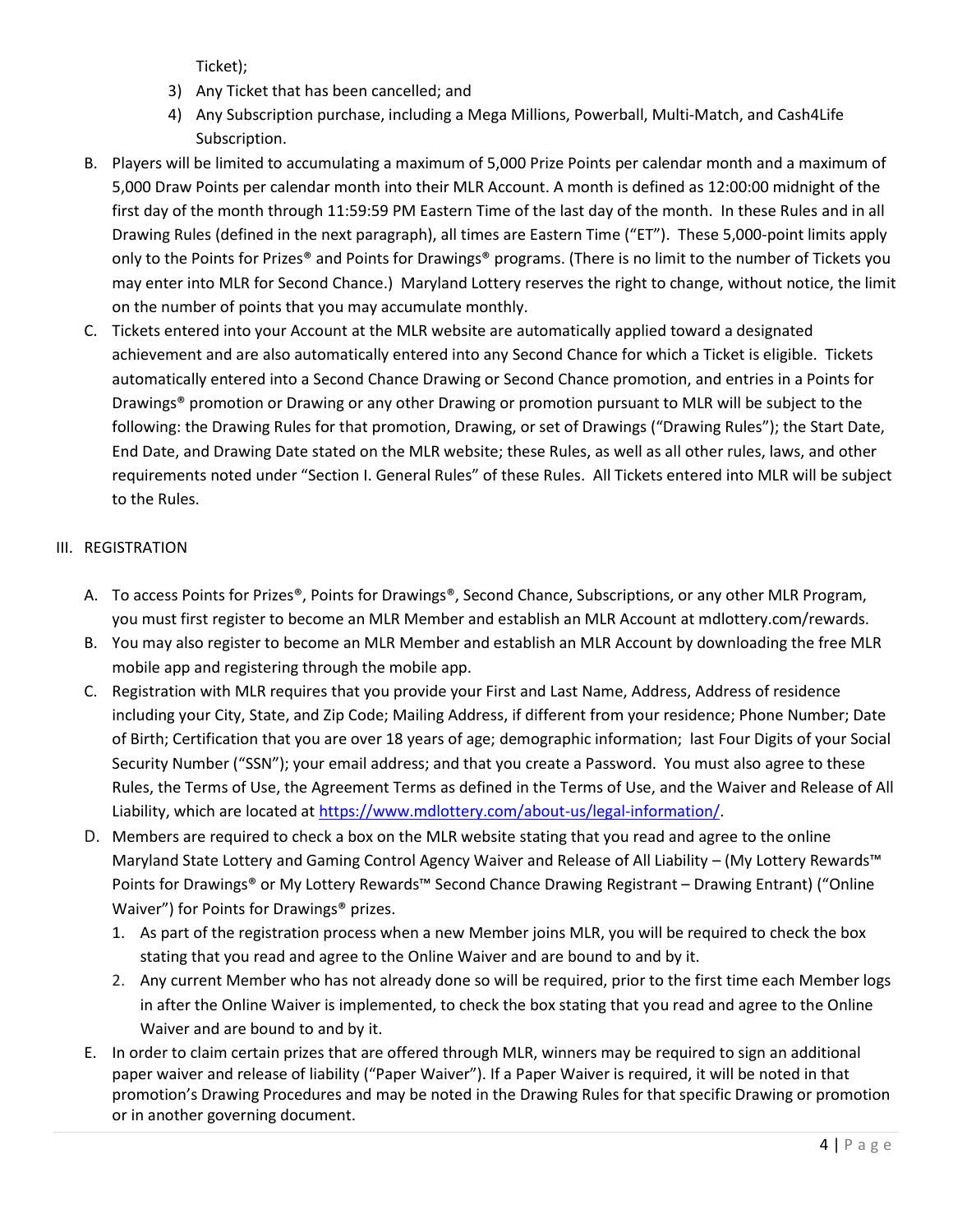- F. Your request to register will be rejected if you fail to fully provide the required information.
- G. Failure to provide accurate information could cause your entry, if selected as a winner of a Second Chance or a Points for Drawings® Drawing, to be disqualified. You shall be considered ineligible and your Account will be closed if the Maryland Lottery determines that you do not meet all player eligibility requirements or that you provided false information.
- H. The Maryland Lottery and SGI are not liable for incorrect information provided by a player during registration. After completing the registration, you are responsible for updating Account information as needed by logging in and going to your Account page.
- I. Once registered, you will be able to log in to submit a Ticket, create a Subscription, or participate in any MLR Program that may be offered from time to time.
- J. You may have no more than one (1) Account. You are not permitted to create additional accounts even if your email or other relevant information changes. You may log in with your existing Account credentials and make any desired changes to your Account at any time, including your email address or other relevant information. It is your responsibility to keep your information current and correct.
- K. You may cancel your Account at any time by going to the "Help" tab located at the top of the page at mdlottery.com/rewards, selecting Member Feedback and sending an email to the Maryland Lottery requesting that your Account be cancelled. Any decision about a Subscription will be made at the Lottery's discretion.

# IV. MLR ACHIEVEMENTS AND REWARDS

- A. Rewards that may be awarded to players include Prize Points, Draw Points, coupons, merchandise, or any other reward determined by the Lottery, which are awarded by completing designated achievements through MLR at mdlottery.com/rewards or through the MLR mobile app.
	- 1. Each achievement will include a description of what is required for completing it; the number of times a Member can complete that achievement; and if there is one, the expiration date of that achievement.
	- 2. The number of achievements and the specific achievements offered will change periodically at the discretion of the Lottery.
- B. Points are non-monetary numerical values.
- C. Tickets entered through MLR at mdlottery.com/rewards or through the MLR App are applied towards designated achievements. Except for rewards awarded for the anniversary of your joining MLR and on your birthday, which are automatically awarded, players completing an achievement are given an opportunity to spin a digital wheel or play a game (or to use any other format the Lottery may offer) to win rewards. Cash shall not be awarded in lieu of Prize Points, Draw Points, or merchandise. You cannot make a claim for any substitute reward.
- D. Except for rewards awarded for the anniversary of your joining MLR and on your birthday, which are automatically awarded, the reward awarded will be revealed after you spin the wheel or play the game. You may choose to skip the wheel or the game to automatically reveal your reward (e.g. Prize Points, Draw Points, a coupon, merchandise). The reward awarded will be the same whether or not you spin the wheel or play the game.
- E. Points are not transferable. Points cannot be assigned from one MLR Account to another, or sold. Point balances for more than one (1) Account cannot be combined. Coupons are not transferable between MLR accounts. Coupons cannot be assigned from one MLR Account to another, or sold.
- F. Prize Points shall be valid only for the Maryland Lottery's Points for Prizes® program and in the Points for Prizes® Store and Draw Points shall be valid only for the Maryland Lottery's Points for Drawings® program.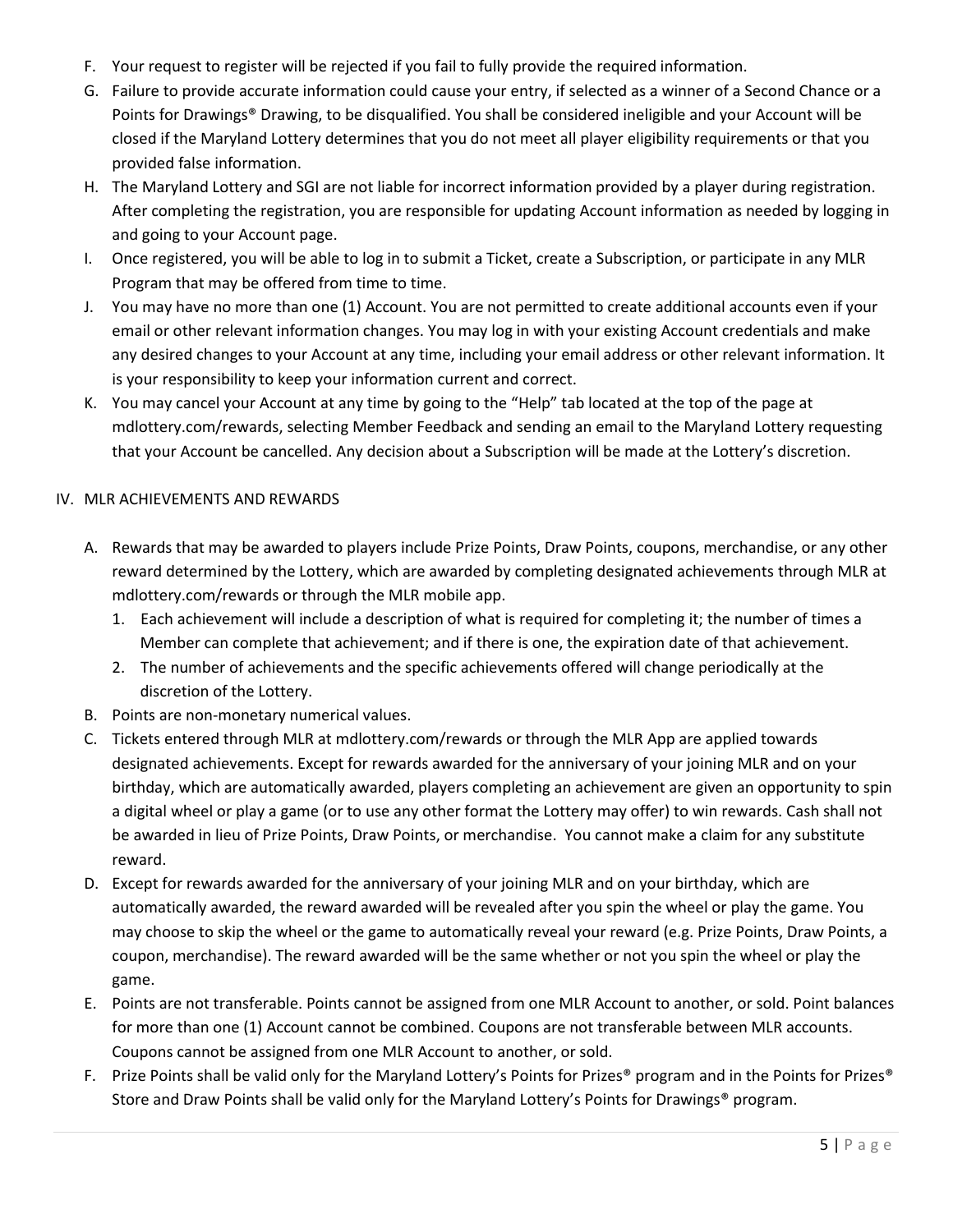- G. At its own discretion, the Maryland Lottery may credit a player's Account with Draw Points, Prize Points, or other rewards as determined by the Lottery.
- H. Coupons
	- 1. In order to redeem a coupon that is awarded through MLR, follow the instructions on your coupon.
	- 2. Limitations on Coupon Use:
		- a. Coupons and voucher receipts may only be used once.
		- b. Coupons must be redeemed prior to the coupon's expiration date as determined by the Maryland Lottery.
		- c. After the coupon's expiration date, coupons will be invalid.
		- d. Voucher receipts must be used within 60 days from the date printed on the voucher receipt unless otherwise indicated on the voucher receipt.
		- e. You must be 18 years of age or older to redeem a voucher receipt.
		- f. Maryland Lottery is not responsible for lost or stolen coupons or voucher receipts.
		- g. Coupons can be accessed in your My Lottery Rewards™ account rewards history.
- I. If you are awarded merchandise or any other reward determined by the Lottery upon reaching an achievement, fulfillment will be consistent with the fulfillment of prizes described in IX. Drawings.B.1. m. – p.

#### V. POINTS CONVERSION AND EXPIRATION

- A. **At this time, Prize Points expire and convert to Draw Points a year after they are earned, at the end of the month** (Note: Prize Points convert to an equal number of Draw Points).
- B. At this time, Draw Points do not expire.
- C. The Maryland Lottery reserves the right to establish, change, modify, or eliminate a rule or provision regarding the expiration or conversion of points at its discretion. See MLR Terms of Use for more information at [https://www.mdlottery.com/about-us/legal-information/.](https://www.mdlottery.com/about-us/legal-information/)

#### VI. ENTERING TICKETS

- A. To enter a Ticket, you must:
	- 1. First log on to mdlottery.com/rewards and select the "Enter Tickets" tab near the top of the page to enter the required information; or
	- 2. Enter a Ticket through the MLR mobile app by scanning the Lottery terminal game Ticket's QR code® (QR code is the matrix barcode at the bottom of a terminal game Ticket front) or the QR on the front of a Lottery scratch-off Ticket under Prize Check; alternatively, you may manually enter the required information.
- B. Select the appropriate Enter Tickets form ("Form"; plural "Forms") for the Ticket you wish to enter, either scratch-off Tickets or terminal game Tickets.
- C. Only one Ticket may be entered and submitted at a time. If a player completes both Forms, only the Form for which you select Submit Entry will be entered and any other data will be cleared.
- D. The required information from a scratch-off Ticket to be entered into the MLR platform includes the 13-digit Ticket number from the BACK of the Ticket and the 13-digit Validation number located under the latex from the FRONT of the Ticket (you must enter both), and any other information as determined by the Lottery.
- E. The required information from a terminal game ticket includes the 25-digit Rewards Points Code or you may scan the QR code, both shown on the FRONT of the Ticket, and any other information as determined by the Lottery.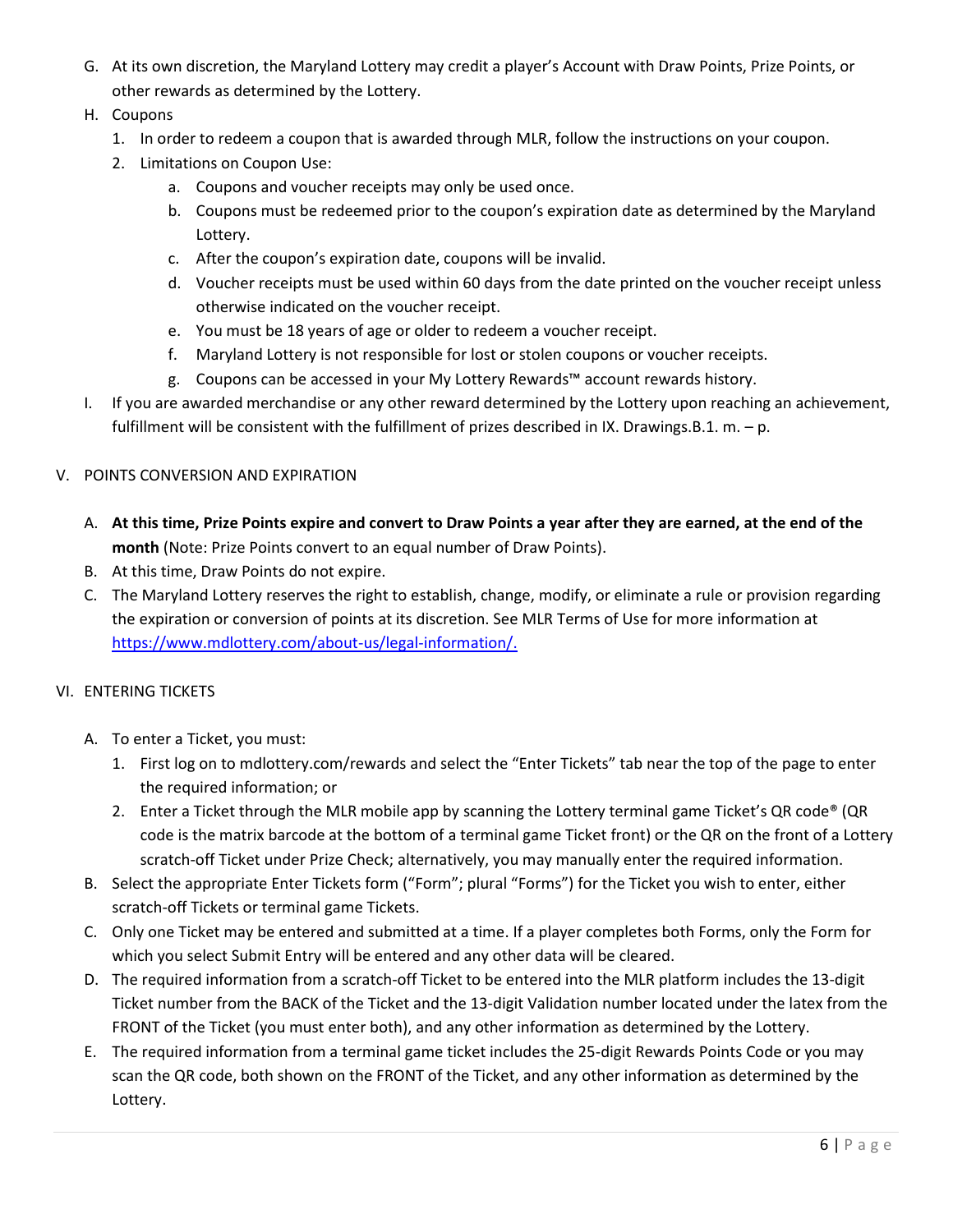- F. To prevent fraudulent submissions, after ten (10) consecutive attempts to submit tickets that are not recognized as Tickets, you will be unable to submit Tickets for 24 hours.
- G. After a Ticket has been successfully submitted, you do not need to retain the Ticket unless it is a winning terminal game Ticket. A winning terminal game Ticket is required to claim and redeem any winnings on that Ticket. You may want to enter your terminal game Ticket into MLR before you submit it to a retailer for claiming because the retailer may retain the Ticket.
- H. A list of your successfully submitted Tickets is available at mdlottery.com/rewards. Select the "My Account" tab at the top of the page and click on "Points History".
- I. An eligible Ticket may be entered only once. The Ticket will be rejected if it has been previously submitted.
- J. Once a Ticket is submitted, it cannot be undone or cancelled.

# VII. POINTS FOR PRIZES® STORE:

- A. Points may be redeemed for items listed at mdlottery.com/rewards in the Points for Prizes® Store.
- B. The number of points you are required to redeem for different items varies, will be determined by the Maryland Lottery, and will be posted at mdlottery.com/rewards and the MLR App. The Maryland Lottery may at its discretion change the points required for redemption of any item at any time.
- C. The Maryland Lottery may in its discretion discontinue offering any item at any time.
- D. If an item that you order is not readily available for any reason, the Maryland Lottery reserves the right, in its sole discretion, to substitute another item of similar value, or to credit your Account with Prize Points. You may not assert any right or remedy on account of any substitution or crediting.
- E. Prizes are non-transferable and non-refundable unless otherwise authorized by the Maryland Lottery, but during the check-out process, after you select a prize, you may have it mailed to another person/address within the United States.
- F. The awarding of all prizes is subject to eligibility verification.
- G. Points for Prizes® items may be bonus prizes.

# VIII.PRIZE SELECTION

- A. You must first log on to your MLR account at mdlottery.com/rewards or through the MLR App.
- B. You may use some or all of your Prize Points for your choice of prizes offered in the Points for Prizes® Store.
- C. To redeem Prize Points, you must select the item or items, designate the quantity of each item requested and click the appropriate button to submit the order.
- D. It is your responsibility to ensure that the appropriate item and quantity are selected.
- E. Once you submit your order, Prize Points will be deducted from your MLR Account.
- F. Orders cannot be changed, canceled or returned once placed, and, except as provided in VIII.I, no returns or exchanges are allowed.
- G. Your prize will be delivered within four (4) to six (6) weeks of placing the order. Delivery time may occur sooner based on the specific item. If you have not received your order after 6 weeks, call the MLR website's toll-free hotline number, 1-800-201-0108.
- H. It is your responsibility to check all merchandise upon arrival. To report issues of defective or damaged merchandise, contact Player Services at 1-800-201-0108.
- I. Defective or damaged items may be returned if reported and returned within 30 days of receipt. To report a defective or damaged item, call 1-800-201-0108. You will be instructed how to return the item(s).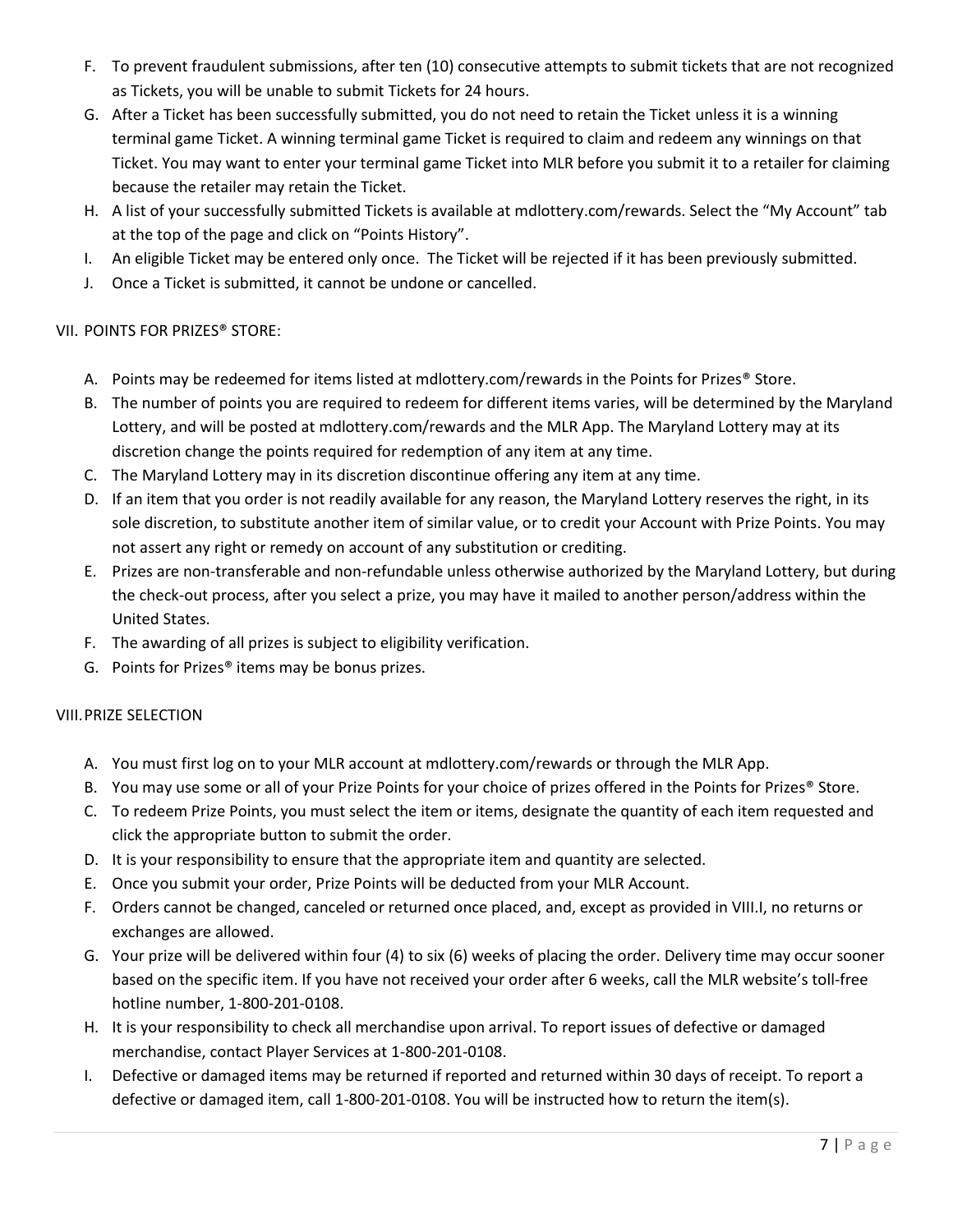- J. Overnight or 2-day shipping options are available for most items at check-out. You must use your Prize Points to pay for one of these expedited shipping options.
- K. If you do not receive an item that you order, it is your responsibility to report the lack of delivery within 45 days of the date you ordered the item. To report non-receipt of an item, call 1-800-201-0108.

## IX. DRAWINGS

- A. General
	- 1. A drawing ("Drawing" or "Drawings") may refer to a Points for Drawings® Drawing or to a Second Chance Drawing (or any other drawing designated by the Lottery) governed by these Rules but excluding Subscriptions. A Drawing is a single drawing within a promotion unless specified otherwise. Note that drawing, Drawing or Drawings may refer to any random selection event. Membership in MLR, Internet access and a valid email address are required to enter a Drawing or promotion. Mailed entries will not be accepted. Mailed entries will not be returned and may be destroyed. Players may enter as often as they like unless otherwise provided in the Drawing Rules for a specific Drawing or promotion.
	- 2. To enter, a player must be 18 years of age or older.
	- 3. Unless otherwise specified in the Drawing Rules for a specific promotion or Drawing, promotion entries are eligible for one (1) promotion only, and only for the promotion for which the entry was submitted; and Drawing entries are eligible for one (1) Drawing only, and only for the Drawing for which the entry was submitted, even if there is more than one Drawing in a promotion.
	- 4. You may submit as many entries as you like unless otherwise provided in the Drawing Rules for a specific Drawing or promotion but, unless otherwise specified in a specific promotion or Drawing's Drawing Rules, you may only win once per promotion or Drawing; however, you will win the highest prize for which you have been selected in the first Drawing in which you win.
	- 5. You and those having the same address on their MLR Account (e.g., Members living in the same residence/household) may submit as many entries as you like, but unless otherwise specified in a specific promotion or Drawing's Drawing Rules, only one winner per residence address is allowed per Drawing and per category of prize. See Section III. Registration J. If two (2) or more Members having the same residence (as indicated on their MLR Account under address of residence) are selected as winners for a specific Drawing or category of prize, only the first Member selected from that residence will be named as the Winner.
	- 6. Entries will not be accepted after a given Drawing's or promotion's entry deadline. Entries submitted after a given Drawing's or promotion's entry deadline will be ineligible and void.
	- 7. The Lottery reserves the right to reschedule any times and dates regarding any aspect of any Drawing or promotion without advance notice.
	- 8. The Lottery reserves the right to void any Drawing without advance notice and to conduct a new Drawing if the Lottery, in its sole discretion, determines it is necessary to maintain the integrity of the Drawing.
	- 9. Winners of any Drawing or promotion will be notified via email and/or telephone and or certified mail to confirm eligibility. The Lottery, in its sole discretion, may choose to use additional or alternate means or methods to notify winners. Winners will be contacted using the contact information provided in the winner's MLR Account. It is your responsibility to keep your contact information current.
	- 10. Each winner of a prize with a value greater than \$600 must complete a Lottery Claim Form, including SSN or TIN, and provide proof of your SSN or TIN and must furnish photo I.D. proof of being at least 18 years of age.
	- 11. Unless otherwise provided in these Rules or in a Drawing's or promotion's Drawing Rules: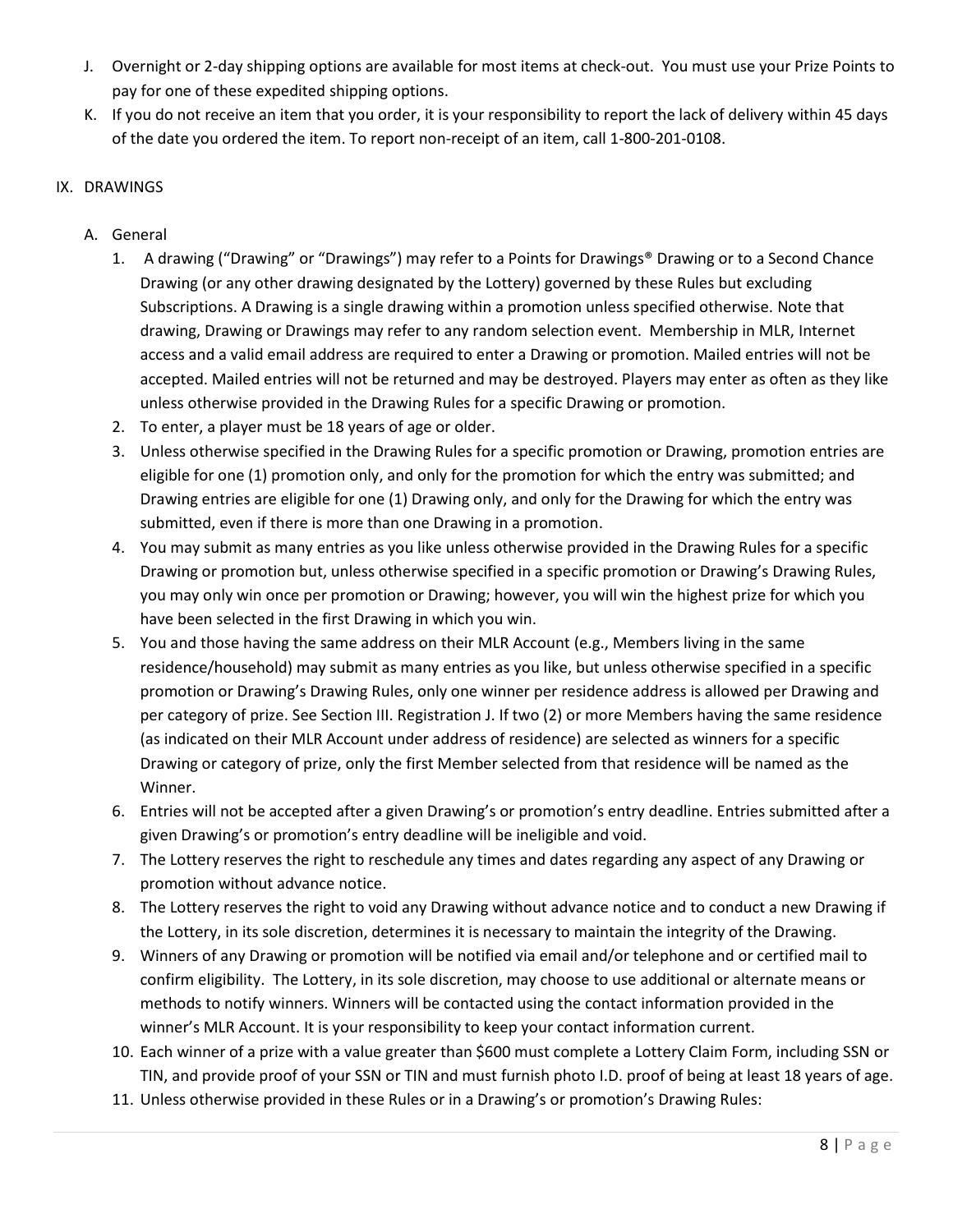- a. Winners must claim your prize within 30 days after the Drawing date of the relevant Drawing; if a winner is disqualified or refuses a prize, or by the claim date has not claimed or been confirmed as eligible, or (unless the winner owes State Obligations – *See* IX.A.11.b. and c.) has not submitted all required claiming documentation, an alternate winner may be designated, and must claim by the alternate claim date, which is 30 days after the winner's claim date.
- b. If a winner owes State Obligations, the winner must sign the claim form by the claim date (and any other documentation the Lottery requires to be signed by that date) and, by the final date for paying State Obligations must sign all other documents the Lottery requires for claiming.
- c. If you win a prize and you owe State Obligations, which include but are not limited to child support and/or certain other obligations to a State agency or other governmental entity, then: See MLR Terms of Use for information at [https://www.mdlottery.com/about-us/legal-information/.](https://www.mdlottery.com/about-us/legal-information/)
- 12. Each winner is responsible for all taxes, including income taxes unless otherwise specified in the Drawing Rules for the specific Drawing or promotion. Unless a promotion or Drawing's Drawing Rules provide otherwise, you will receive a W-2G form from SGI for any Points for Drawings® merchandise, Trip and experiential prizes won with a value greater than \$600; for Second Chance prizes you will receive a W-2G form from the Lottery for any prize (including cash) won with a value greater than \$600. All amounts paid to you or on your behalf will be included in your reportable income. You will be taxed on those amounts. You are responsible for all taxes. See below, including IX.A.13 for further information on taxes and tax withholdings pertaining to all Drawings and promotions.
- 13. Unless otherwise specified in the Drawing Rules for a specific Drawing or promotion, SGI will pay the required estimated State and Federal tax withholdings for any merchandise or Trip Prize with a value over \$5,000. Further amounts may be owed. The payment of tax withholdings could result in additional Federal and State tax liability being due from the winner. Winner is responsible for all other taxes, including income taxes in excess of tax withholdings paid by SGI. Unless otherwise specified in the Drawing Rules for a specific Drawing or promotion, SGI will fulfill any merchandise prize and any prize of MLR points. A merchandise prize is any prize other than a cash prize, a prize of MLR points, an experiential prize, or a Trip Prize.
- 14. Winners' names, hometowns, and state will be shown on the MLR website (and may be announced elsewhere as well) and further information may be listed as stated under Section I. General Rules.
- 15. A Drawing or promotion winner assumes the risk of loss and is subject to disqualification if:
	- a. The player uses more than one active MLR Account;
	- b. The player does not keep the player's contact information current, or is not qualified to play Maryland Lottery games;
	- c. The Maryland Lottery, SGI, or any other entity fulfilling a prize is unable to contact the winner within two (2) weeks (or a different contact period, if provided in the Drawing Rules for a specific promotion or Drawing);
	- d. Contact or attempted contact is not acknowledged in a timely manner as determined in the sole discretion of the Maryland Lottery, which will be not less than two (2) weeks unless a different period is provided in the Drawing Rules for a specific promotion or Drawing; or
	- e. Any other deadline or requirement in these Rules, the Drawing Rules, or other applicable rules (as now stated or as amended) is not met.
- 16. A decision to replace a winner with an alternate is within the sole discretion and judgment of the Maryland Lottery. Once the decision to proceed with an alternate is made, the person who was previously selected as a winner is no longer entitled to a prize.
- 17. If you refuse a prize, you lose all right to claim or receive the prize.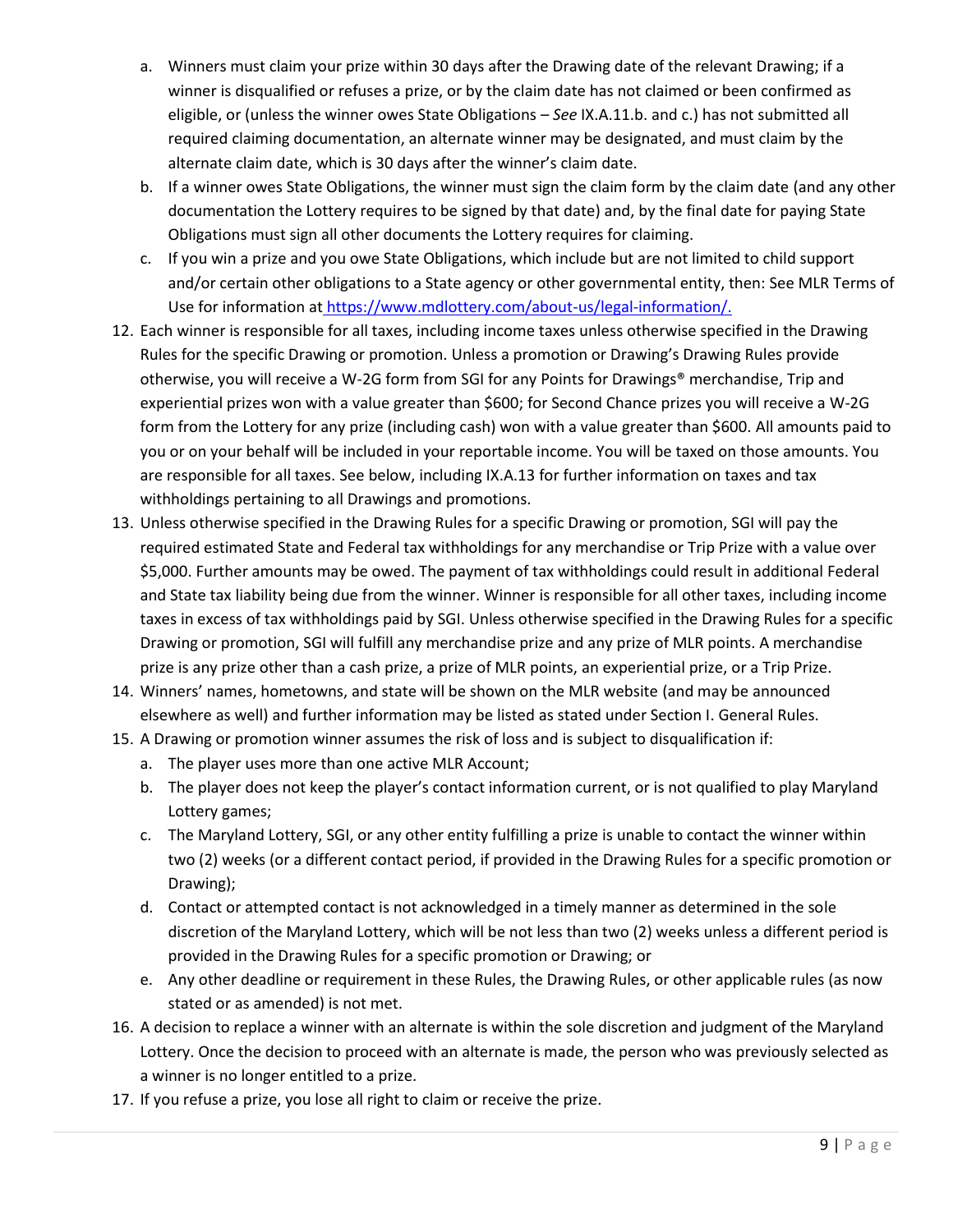- 18. In the event of a winner's death or inability to partake of a prize, the Lottery will determine whether to award the prize.
- 19. By submitting a Ticket, Points, or entry that participates in any Drawing or promotion, each player agrees to and is bound by the rules, laws, and other requirements as stated under Section I. General Rules.
- 20. In its sole discretion, the Maryland Lottery may change any of these Rules, other applicable requirements, rules, and/or references to other applicable laws (which may change) at any time. By way of example only, you understand and agree that the Maryland Lottery reserves the right in its sole discretion to:
	- a. Amend Drawing periods, Drawing dates, promotion periods, promotion dates, and relevant game dates;
	- b. Substitute a prize (or any portion of a prize) of approximately equivalent or greater value as determined by the Lottery, including a cash equivalent, for any prize;
	- c. Cancel, void, reschedule, or re-conduct any Drawing(s) or promotion(s), and
	- d. Cancel or reschedule fulfillment of any prize(s).
- 21. You and any potential guest or beneficiary may not assert any right or remedy on account of any substitution, disqualification, or other action.
- 22. In its sole discretion, the Lottery will determine if a winner will be allowed to receive a cash or other substitute prize.
- 23. Actual prizes may vary.
- 24. If your prize includes merchandise, it is your responsibility to check all merchandise upon arrival. Defective or damaged items must be reported and returned within 30 days of receipt. To report issues of defective or damaged merchandise, contact Player Services at 1-800-201-0108. You will be instructed how to return the item(s).
- 25. If you do not receive your prize, it is your responsibility to report that lack of delivery within 45 days of the date you are notified of winning the prize. To report non-receipt of an item, call 1-800-201-0108.
- 26. The probability of winning any Drawing or promotion prize will be determined by the number of eligible and valid entries submitted for a specific Drawing or promotion.
- 27. Drawings are bonus drawings. Unless otherwise stated in a specific promotion or Drawing's Drawing Rules, Points for Drawings® prizes and Second Chance prizes are bonus prizes.
- 28. Drawings rules in Section IX. of these Rules do not apply to Points for Prizes®.
- 29. For Drawings and promotions: experiential prizes and Trip Prizes may not be sold and may not be used by anyone other than the winner without the Lottery Director's written approval.
- 30. By entering a Drawing or promotion, you, on behalf of yourself, your guests, and participants, acknowledge, understand and agree:
	- a. To participate in any related Lottery event, including any Lottery event that may be public, taped, or televised, or to send a proxy who will participate. The Lottery reserves the right to approve or reject any proxy designated by a winner. All winners agree that in any public, taped, or televised Lottery event you will behave in a reasonable, respectful and cooperative manner and will not be under the influence of drugs or alcohol. Winners also agree to wear at any public, taped, or televised Lottery event clothing that contains no logos or writing, and the Lottery reserves the right to determine what clothing is acceptable for appearing in the public, taped, or televised Lottery event. The Lottery also reserves the right to: require any winners and any proxy to wear clothing provided by the Lottery; and appoint a proxy or stand-in if the winner's or proxy's clothing, behavior, or other aspect is not acceptable, in the Lottery's reasonable sole discretion;
	- b. To publicity and to have Lottery players', winners', guests', and participants', name, photos, hometown, and/or state aired on TV, radio, text messages, Internet, social media such as Facebook, Twitter,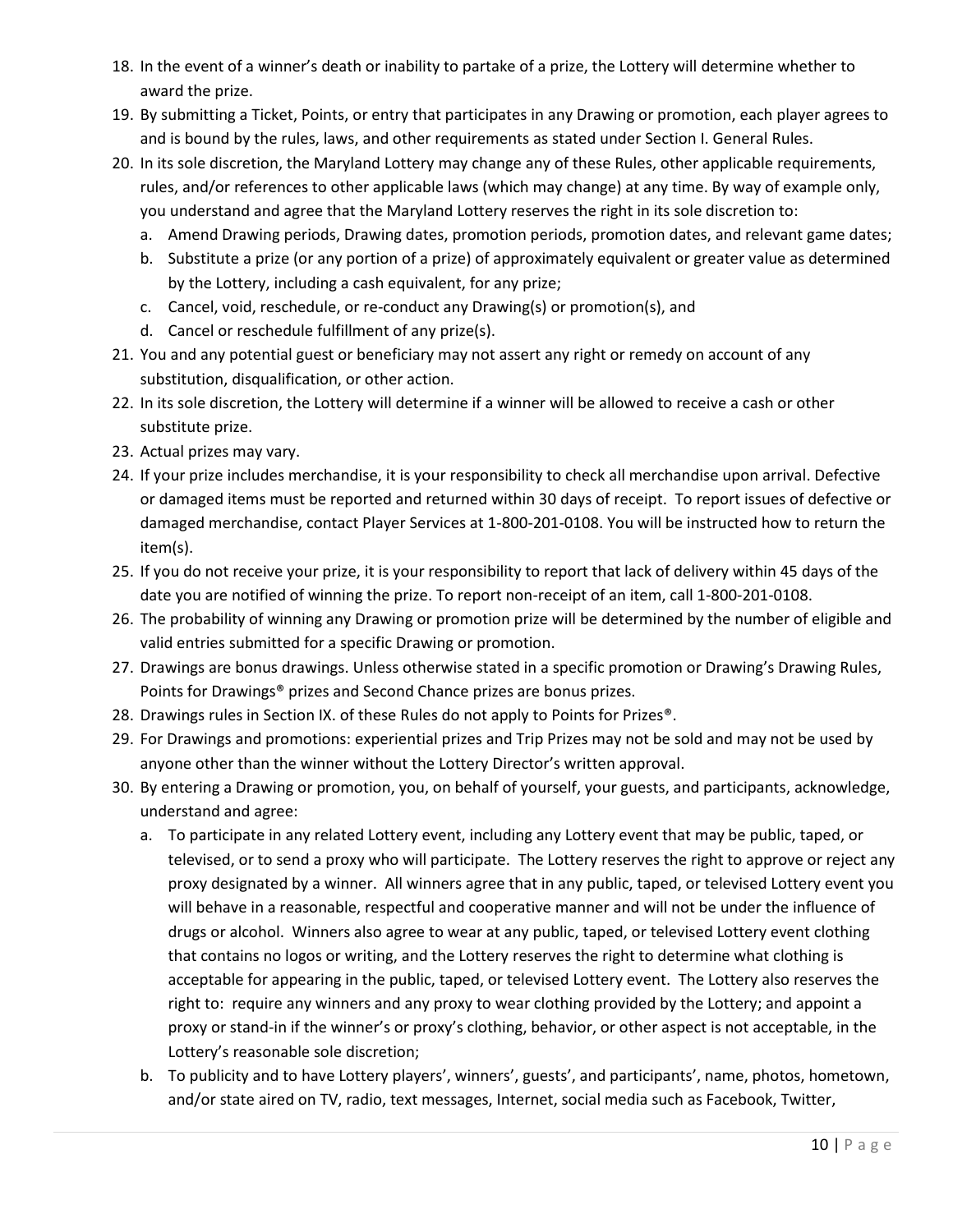Instagram and YouTube and other media, and in other publicity, as well as used in Lottery publications and advertisements, Lottery mailings, and/or other Lottery-related activities, including mailing lists; and

- c. That any events to be attended are subject to forces beyond the control of the Lottery and SGI or other provider, and therefore, the Lottery shall not be subject to any liability as a result of the inability to fulfill any experiential prize or any Trip Prize (defined below) or any portion thereof or for any cancellation or postponement of the prize or any portion thereof.
- 31. Drawing dates and promotion dates are subject to change or modification as determined by the Maryland Lottery. Maryland Lottery will post all changes to scheduled Drawing dates and/or promotion dates on the MLR website.
- 32. The Lottery will make all determinations concerning the validity of entries, winners, and other decisions required under any Drawing or promotion. The decision of the Lottery shall be final.
- 33. Tickets automatically entered into a Second Chance and entries in a Points for Drawings® Drawing or promotion will be subject to the Drawing Rules for that promotion, Drawing or set of Drawings and to these Rules, as well as to all other rules, laws, and other requirements noted in Section I. General Rules of these Rules.
- B. Types of Drawings
	- 1. Points for Drawings®
		- a. You may use some or all of your Draw Points to enter Points for Drawings® Drawings.
		- b. Only Draw Points may be used to enter Points for Drawings® Drawings. Prize Points may only be used in the Points for Prizes® Store.
		- c. Each Drawing or promotion will be described on the MLR website, and will include a description of the prize, entry dates, Drawing date(s), promotion dates, and the number of points necessary for entry into a specific Drawing or promotion.
		- d. The number of Draw Points needed to enter into a specific Drawing or promotion may vary by Drawing or promotion.
		- e. Only Draw Points accumulated in your MLR Account may be used to enter a Drawing or promotion.
		- f. To enter a specific Points for Drawings® Drawing, go to mdlottery.com/rewards or use the MLR App, login to your Account, select the Promotions tab and click on the Promotion you wish to enter. Enter the Number of entries you wish to enter in the Drawing or promotion, click "Update Quantity" and then click "Submit Entries". Note that one entry may require more than one Draw Point.
		- g. It is your responsibility to ensure that the appropriate Drawing or promotion and number of entries are selected.
		- h. Once the selected number of entries has been submitted, Draw Points will be deducted from the Draw Points in your MLR Account.
		- i. Unless otherwise specified in the Drawing Rules for a specific Drawing or promotion, Draw Points are entered in only the Drawing or promotion for which the Draw Points are submitted.
		- j. Entries cannot be changed, canceled or returned once submitted. Once entries are submitted, your Draw Points will not be refunded, unless the Drawing is cancelled by the Maryland Lottery (See Section IX. Drawings B.1.l.).
		- k. Players redeeming Draw Points to enter any Points for Drawings® Drawing must do so within the State of Maryland.
		- l. The Lottery reserves the right to cancel, void, reschedule, or re-conduct any Points for Drawings<sup>®</sup> Drawing. If a Points for Drawings® Drawing is cancelled, eligible entrants' Accounts will be credited the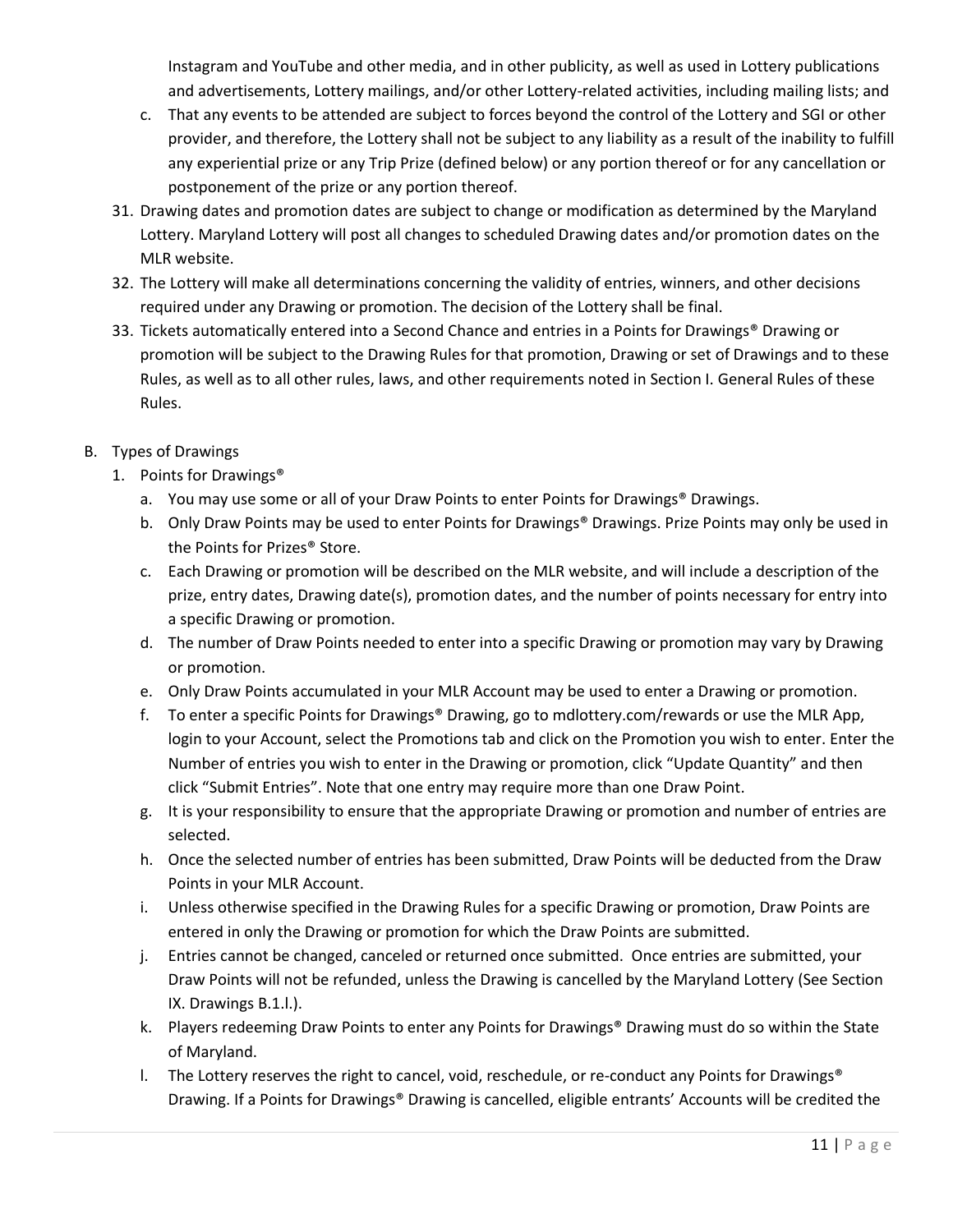Draw Points used for each entry submitted for that Drawing or promotion.

- m. Winners of Points for Drawings® merchandise prizes valued at \$600 or less do not have to complete a Maryland Lottery Claim Form (sometimes called "claim form") or provide proof of your SSN or TIN and photo I.D. proof of being at least 18 years of age. Merchandise Prizes valued at \$600 or less will be fulfilled automatically by SGI.
- n. Winners of prizes valued from over \$600 to \$5,000 (except experiential prizes and Trip Prizes) may claim your prize:
	- 1) In person at the **Maryland Lottery's Baltimore Customer Resource Center, Montgomery Park Business Center, 1800 Washington Blvd., Suite 330, Baltimore, MD 21230 ("Maryland Lottery Headquarters")**; or
	- 2) By mail (with a Lottery Claim Form and required documentation) using the address stated in subpart 1) of this paragraph, i.e., the Maryland Lottery Headquarters.
- o. Winners of prizes valued at over \$5,000 and winners of experiential prizes and/or Trip Prizes must claim your prize in person at Maryland Lottery Headquarters (See address above).
- p. For delivery of your prize, winners must allow a minimum of 4 to 6 weeks after the Maryland Lottery receives a claim, or if no claim form is required, after the Maryland Lottery contacts you for delivery of your prize.
- 2. Second Chance Drawings:
	- a. Each Drawing or promotion will be described on the MLR website, and will include a description of the prize, entry dates, Drawing date, promotion dates if applicable, and the number of Tickets necessary for entry into a specific Drawing or promotion.
	- b. The number of Tickets needed for entry into a specific Drawing or promotion may vary by Drawing or promotion.
	- c. Only Tickets may be used to enter a Second Chance. Note that one entry may require more than one Ticket.
	- d. Second Chance Drawings or promotions are entered by submitting a Ticket at the MLR website. A Ticket entered into your Account at the MLR website is automatically entered into any Second Chance for which that Ticket is eligible (you might need to enter more than one Ticket to create an entry; however, your Account will keep track of Tickets entered).
	- e. Winners of prizes valued at \$5,000 or less (except experiential prizes) may claim their prize in person at the Maryland Lottery Headquarters (See address above). Winners may also claim by mail using the Maryland Lottery Headquarters address or by fax or email (with a claim form and required documentation). Fax number and/or email address will be provided to winners upon request.
	- f. Winners of prizes valued at over \$5,000 and winners of experiential prizes and/or Trip Prizes must claim their prize in person at Maryland Lottery Headquarters (see address above).
	- g. Checks up to and including \$25,000 will be provided by the Maryland Lottery's Customer Resource Center on the day of claiming.
	- h. Checks over \$25,000 will be provided by the Comptroller of Maryland's Office. It is expected checks will be mailed to winners within 30 calendar days from when a winner claims their prize.
- C. Trip Prizes:
	- 1. Regarding Trip Prizes provisions: References to SGI may be changed to another entity in the specific Drawing Rules.
	- 2. A Trip Prize is a prize in a Second Chance or a Points for Drawings® Drawing that includes travel or that the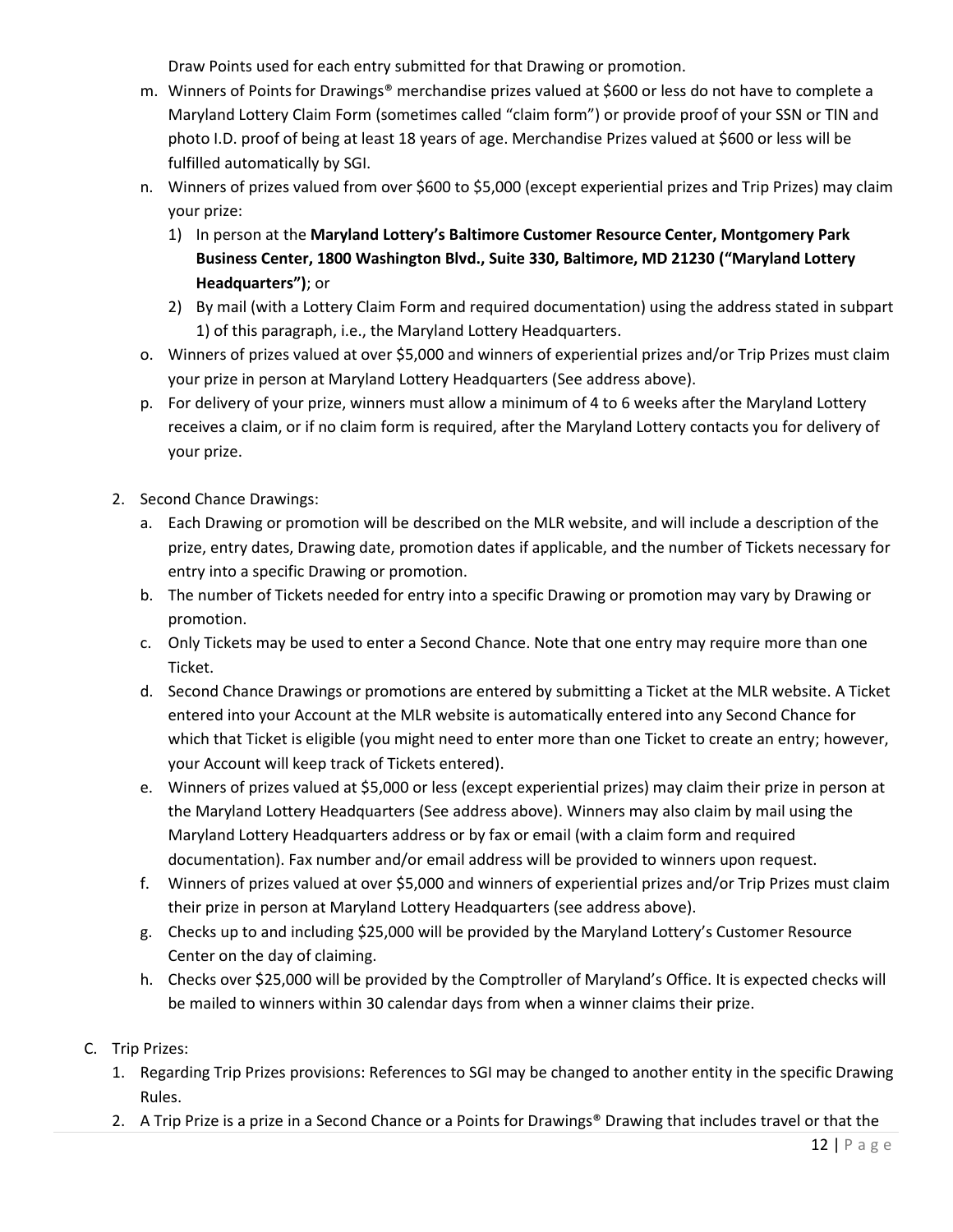Lottery designates as a trip prize ("Trip Prize" or "Trip"). Once a winner has claimed the winner's prize and the Lottery has verified the winner's eligibility, the information provided by the winner will be provided to SGI. SGI will contact the winner and provide winner with all necessary information for Trip Prize fulfillment; including scheduling, coordination, and booking of travel, hotel accommodations, and ground transfers. SGI will completely fulfill the Trip Prize, unless otherwise provided in the Drawing Rules for the specific Drawing or promotion.

- 3. Unless otherwise specified in the Drawing Rules for a specific Drawing or promotion, Trip Prizes do not include: mileage, insurance, gratuities, meals, parking fees, departure fees, luggage fees, alcoholic beverages (other than those served without charge at a reception and/or party), any ground or other transportation not expressly specified, and personal expenses such as telephone calls, valet service, laundry, incidentals and the like, revision or cancellation fees which may be charged by the hotel or other suppliers unless incurred by an act or omission of SGI or any of SGI's subcontractors, or any other items not expressly specified in these Rules or the Drawing Rules for the specific Drawing or promotion. Trip winners are responsible for payment of these amounts.
- 4. Trip Prizes may not be sold. Trip Prizes may not be used by anyone other than the Trip Prize winner without the Lottery Director's written approval.
- 5. Any portions of a Trip Prize missed by winner and/or guest(s) shall be forfeited.
- 6. Unless otherwise specified in the Drawing Rules for a specific Drawing or promotion: if the winner and/or guest(s) fails to arrive at the designated time (or the revised time in case of delay or other change) for travel or an event, the balance of your Trip Prize or that winner's and or guest(s)' portion thereof shall be forfeited unless the Trip winner and/or guest(s) arrives at the designated destination/game/event location at your or his/her own expense.
- 7. Winner and guest(s) must travel together.
- 8. To check into the designated hotel for a prize for a specific Drawing or promotion, Winner and/or guest must have a valid credit card and provide its number as collateral or shall be required to post a cash deposit for incidentals.
- 9. You and guest understand and agree that all modes of travel, and any portions of any Trip Prize, are subject to forces beyond the control of the Lottery and SGI, and that the Lottery shall not be subject to any liability as a result of the inability to fulfill or, in the Lottery's sole discretion, the inadvisability of fulfilling, a Trip Prize or any portion thereof or for any cancellation or postponement of a Trip Prize or any portion thereof.
- 10. Each Trip winner must retain both your Claim form and the instructions for confirming any travel and any submissions deadlines, and must follow the instructions to confirm all travel (air, train, bus, boat, or other) and meet any deadlines. SGI will provide all fulfillment and any necessary notice to winner. Travelers (Trip winners and guests) will be bound by and agree to abide by all terms and conditions on the travel (air, train, boat, bus, or other) ticket and ticket jacket, all carrier rules, and all laws governing the relevant travel. Note that photo I.D. is required for travel by airplane and may be required for other modes of travel.
- 11. Travel outside of the United States, including to the Caribbean, via any mode of transportation including but not limited to airplane or cruise ship, requires a valid Passport. Winners without a passport may pick up U.S. Passport Application forms at certain U.S. Post Offices that process U.S. Passport Applications. Any winners, regardless of passport held, should check with a U.S. Passport Office or your embassy for any further requirements. It is the winners' and guests' responsibility to have a valid, current passport and to comply with the REAL ID Act to the extent such act is applicable to winner and guest's air travel and bring all required documentation. Lottery has no liability if winner and/or guest do not have a valid, current passport or required documentation.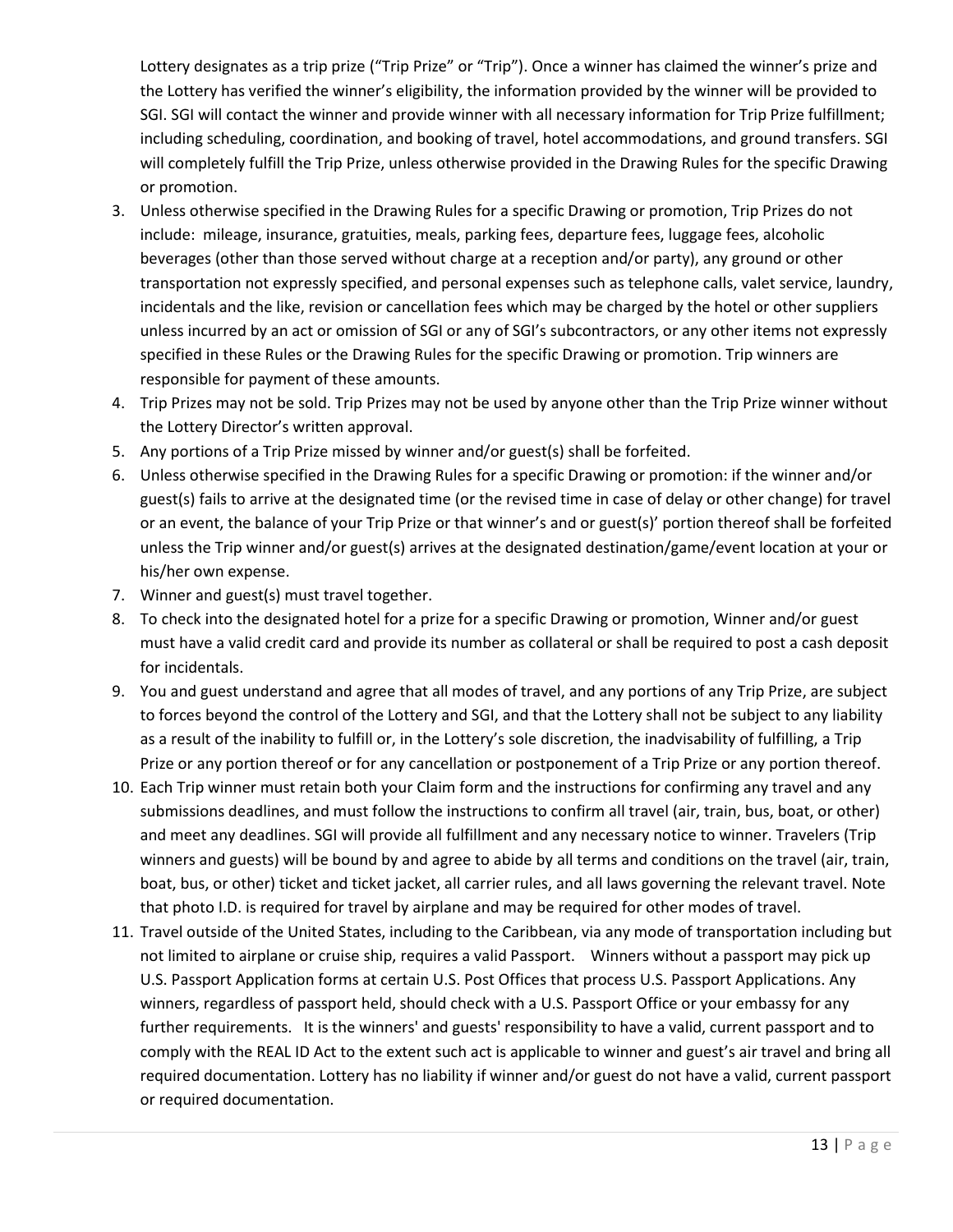- 12. Any travel, including stays in a hotel within the United States, may require a passport, other valid, and acceptable photo identification, or other documentation to comply with the REAL ID Act to the extent such act is applicable to winner and guest's travel.
- 13. For certain Trip Prizes, winner and guest(s) may be required to travel out of and into specified airports/other points of departure or arrival.
- 14. Trip Prizes are governed by all Rules except Rules limited specifically to Subscriptions. While some rules may be repeated in the Trip Prizes section, it is your responsibility to review all Rules for pertinent information, restrictions, and requirements. Any rules governing Trip Prizes may be changed in the Drawing Rules for the specific Drawing or promotion.

## X. SUBSCRIPTIONS

- A. Registration (These Rules apply to all Subscriptions):
	- 1. You must be a Maryland resident or have a Maryland mailing address to purchase a Maryland Lottery Subscription.
	- 2. Subscriptions can be purchased through MLR for the following Lottery games: Mega Millions, Powerball, Multi-Match, and Cash4Life.
	- 3. To create a Subscription, you must first log on to your MLR Account at mdlottery.com/rewards (Subscriptions may not be created through the MLR App). If you do not have an MLR Account, you must create one.
	- 4. Select the Subscriptions tab, select "Create Subscriptions", and then select the appropriate Subscription game that you wish to create.
	- 5. Select the number of draws, choose the numbers you want to play, or select Quick Pick, and click the "Add to Cart" button.
	- 6. You may create multiple Subscriptions for any of the available Subscription games and add them to your Cart.
	- 7. Click "Checkout" when you have completed all of your selections.
	- 8. Follow the instructions to save and print your Subscription Purchase Form. Your Purchase Form will be prepopulated with your Subscription information. The Purchase Form will print with a barcode positioned near the top.
	- 9. Mail the Subscription Purchase Form with your check or money order (no cash) to the Maryland Lottery at the address on the Purchase Form.
	- 10. Your Subscription will be activated by the Lottery when the Lottery receives your Purchase Form and payment. When your Subscription has been activated, you will be sent a Subscription Purchase Receipt email (at the email address associated with your MLR Account) with the details of your Subscription. Your Subscription information, including any Subscriptions you create and any prizes you win, can be viewed when you log on to your MLR Account and click on the Subscriptions tab. See X.D. below for prize information.
	- 11. All correspondence from the Lottery regarding Subscriptions created through MLR will be via the email address associated with your MLR Account. Be sure to keep this address up to date.
	- 12. If you have trouble using the MLR site, you can call the Rewards Player Services line at 1-800-201-0108, or contact Player Services via Member Feedback under the Help menu at MLR.
	- 13. **Your Subscription Purchase Form and any printout of that form are not a valid receipt and are not proof of purchase**. The Maryland Lottery is not responsible or liable for winning numbers repeated or displayed in error. The Lottery is not responsible/liable for lost, stolen, or destroyed evidence of your subscription.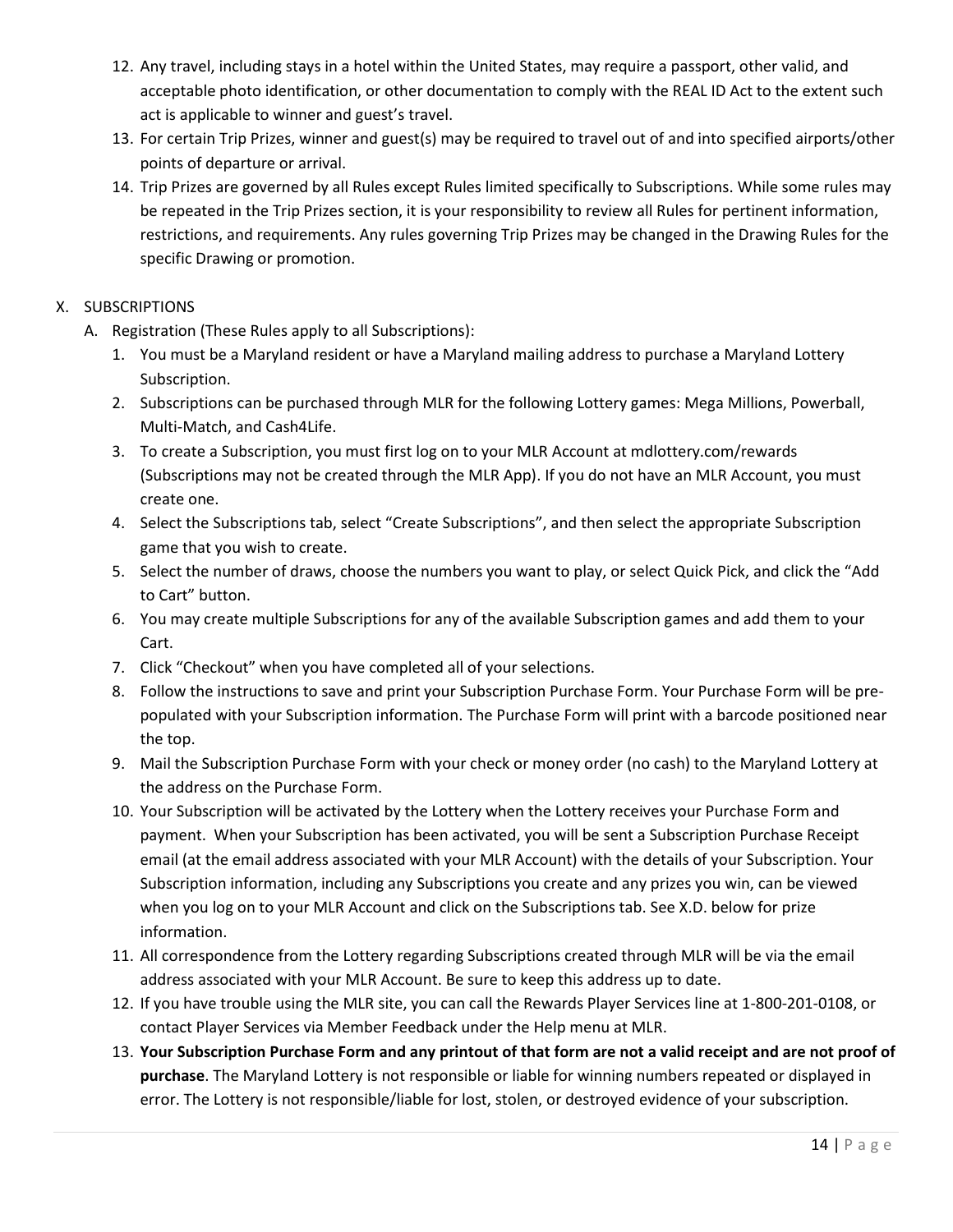- 14. See each Subscription for play costs the amount stated for that Subscription game. The prices may be changed at any time and may be different for different Subscriptions. Any additional feature, such as Power Play®, Double Play, or Megaplier® has an additional cost.
- 15. Prizes are not assignable or transferable except as provided by law. All winnings are subject to state, local, and federal taxation.
- 16. You must be 18 years of age or older to purchase a Subscription.
- 17. Before you finalize your Subscription purchase, be sure to verify that the numbers you selected are the numbers you want to play. It is your responsibility to make sure your Subscription Purchase Form represents the numbers you wish to play and the number of plays you wish to play. The Lottery is responsible/liable only for the numbers actually played and reflected on your Subscription Purchase Receipt email/your MLR Account Subscriptions tab, which are your receipt and proof of purchase. SUBSCRIPTIONS CANNOT BE CANCELLED OR VOIDED AFTER THEY HAVE BEEN ACTIVATED.
- 18. The Lottery is not responsible/liable for printing errors or publication errors including, but not limited to printing errors on the ticket, subscription email, or publication of numbers. By submitting a Subscription Purchase Form for a Subscription, you expressly represent that the information provided in your MLR registration and in your Subscription Purchase Form is accurate and correct and that you understand your Subscription will be valid only for the drawing dates printed on your Subscription Purchase Receipt email/your MLR Account Subscriptions tab, and that the Maryland Lottery is not responsible or liable for any lost, stolen, or destroyed Subscription Purchase Form, Subscription Purchase Receipt email, Subscription claim, or Subscription prize, or for winning numbers repeated or displayed in error.
- 19. By purchasing a Subscription, you agree that all aspects of the relevant game, claiming, prizes, payment, Subscription, and any renewals of a Subscription are governed by and subject to all of the following as amended from time to time: all Maryland Lottery statutes, laws, regulations, policies, decisions, and rules, including Lottery ticket or subscription validation requirements, these Rules, all other applicable laws and rules, rules and other provisions on the relevant playslip and/or on the relevant pages of mdlottery.com, relevant procedures and all other documents deemed relevant by the Lottery; and all of the preceding, including these Rules, are subject to change.
- 20. It is your responsibility to keep your Account information current, including updating your Account information to show any new address or any other change.
- 21. For additional information, please call the Lottery's Customer Resource Center at 410-230-8730 or visit mdlottery.com.
- B. Subscription and Prize Payout Information Specific to a Particular Game:
	- 1. Multi-Match®
		- a. Multi-Match is a Maryland Lottery lotto-style jackpot game. The cost of each Multi-Match play is \$2.
		- b. To play: Select one set of 6 numbers, from 1 through 43 or, or let the computer randomly select numbers for you by selecting Quick Pick. You will automatically receive two additional lines of 6 randomly selected numbers, for a total of 18 numbers. You win a Multi-Match prize by matching some or all of the Multi-Match numbers drawn.
		- c. By purchasing a Multi-Match Subscription, the player agrees that, in addition to those laws, etc. mentioned in X.A above, all Multi-Match game rules and other documents (for example, at [https://www.mdlottery.com/games/multi-match/\)](https://www.mdlottery.com/games/multi-match/) and the rules stated in these Rules, as well as all Maryland Lottery statutes, regulations, and rules, and any changes thereto, govern all aspects of the Multi-Match Subscription and any renewals to it; they also govern all aspects of the Multi-Match game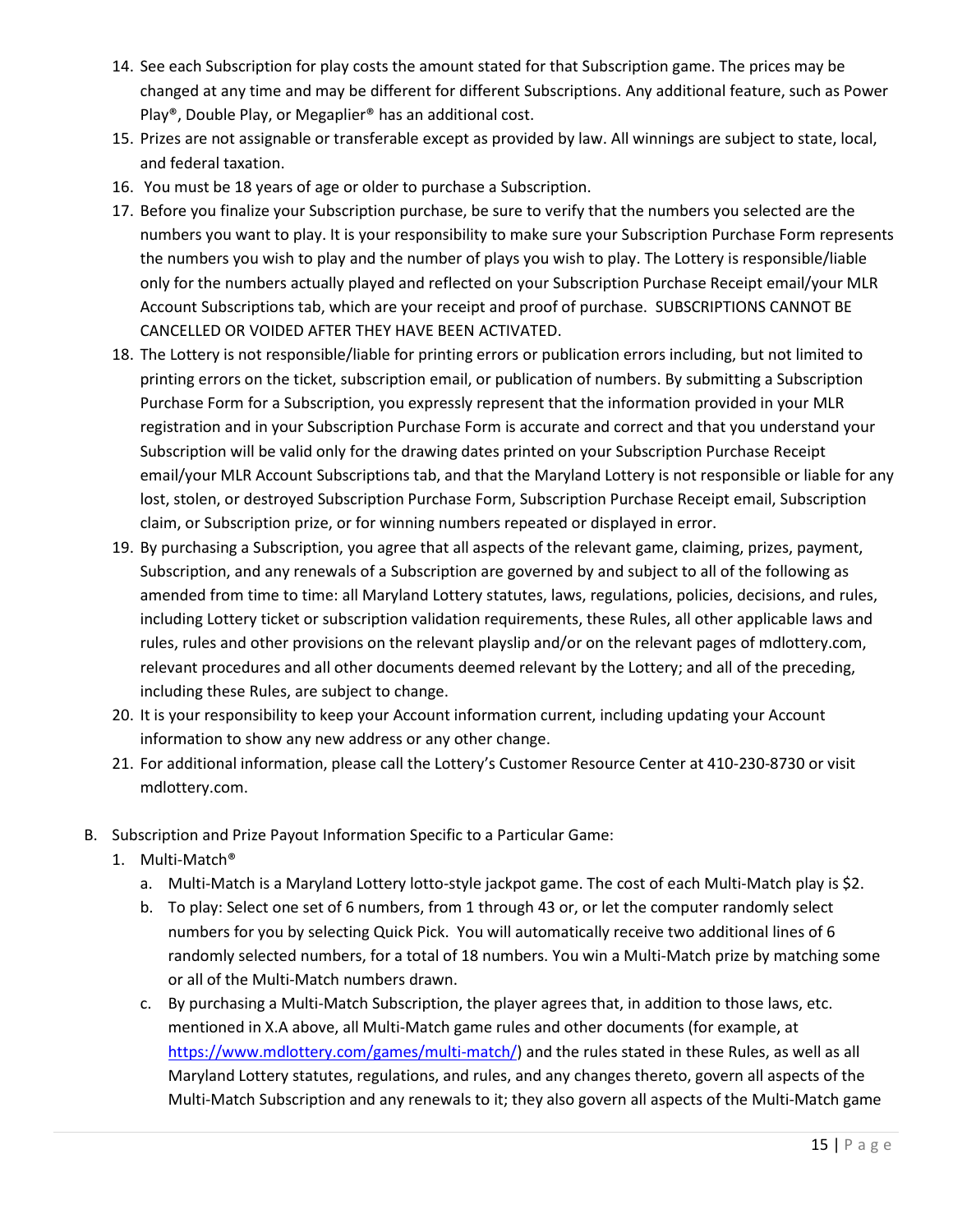and prizes.

- d. Click here for the Prize Structure: <https://www.mdlottery.com/games/multi-match/prize-structure/>
- e. The Lottery will announce the estimated jackpot annuity value for every Multi-Match drawing. The advertised amount will be the prize amount that is paid to the winner(s) of the jackpot who receive the annuity. The single Cash (defined below in this paragraph) payment/ Cash option value will be lower than the estimated jackpot annuity value. The jackpot prize will be divided among multiple plays. When a jackpot prize is claimed, jackpot winner(s) will have the option to receive the jackpot prize in annuity payments paid in 25 equal annual installments or in a single ("Cash") payment. A jackpot prize will be paid as an annuity, unless the winner selects the Cash payment method within 60 days after the validation date, even though a winner has 182 days after the drawing to claim a prize.
- f. The fixed prizes may be paid on a pari-mutuel basis and will be lower than the published prize amounts if certain levels of prize liability are reached.
- g. The Lottery will draw 6 Multi-Match numbers, from 1 to 43, every Wednesday and Saturday night.
- h. For each game played, you can win by matching 3, 4, 5, or 6 numbers on a single line, or 5 to 18 numbers on all three lines combined. You can win up to four times in each game – once on each of the three lines and once on the combined matches of all three lines – but only once on each line and only once on multiple lines in each game. The prizes are shown in the chart found at the link above.
- i. Multi-Match is a registered trademark of the Maryland State Lottery and Gaming Control Agency, on behalf of the State of Maryland.
- j. For more information about Multi-Match, click here:<https://www.mdlottery.com/games/multi-match/>
- 2. Mega Millions®:
	- a. Mega Millions is a multi-state jackpot game. The cost of each Mega Millions play is \$2; see below for information regarding add-ons.
	- b. To play: Select five numbers from 1 to 70 plus one Mega Ball number from 1 to 25, or let the computer randomly select numbers for you by selecting Quick Pick. You win a Mega Millions prize by matching some or all of the Mega Millions numbers drawn. Every Tuesday and Friday night, the winning numbers will be drawn and a Megaplier<sup>®</sup> number will be randomly selected. You can only win once per game.
	- c. By purchasing a Mega Millions Subscription, the player agrees that all aspects of the Mega Millions game, claiming, prizes, payment, Subscription, and any renewals of a Subscription are governed by and subject to, in addition to those laws, etc. mentioned in X.A. above, all of the following as amended from time to time: all Maryland Lottery statutes, laws, regulations, policies, procedures, decisions, and rules, these Rules, rules on the Mega Millions playslip, rules on the Mega Millions pages at mdlottery.com (rules and other documents on the Mega Millions pages at mdlottery.com are also referred to as "MMRules"), and all Mega Millions rules, Procedures, and other relevant Mega Millions documents; all, including the MMRules, are subject to change. See mdlottery.com for full and updated MMRules, which prevail; MMRules and other documents are also available upon request at Maryland Lottery Headquarters. Prizes may be rounded down.
	- d. Click here for the Mega Millions and Megaplier® Prize Structure: <https://www.mdlottery.com/games/mega-millions/prize-structure/>
	- e. In some circumstances, fixed prizes may be paid on a pari-mutuel basis and will be lower than the published prize levels. See Mega Millions Rules, Procedures and other documents.
	- f. The Lottery will announce the estimated jackpot annuity prize value for every Mega Millions drawing. The single ("Cash") payment/Cash option value will be lower than the estimated jackpot annuity value. The jackpot prize will be divided equally among all jackpot prize winning plays. When a prize is claimed,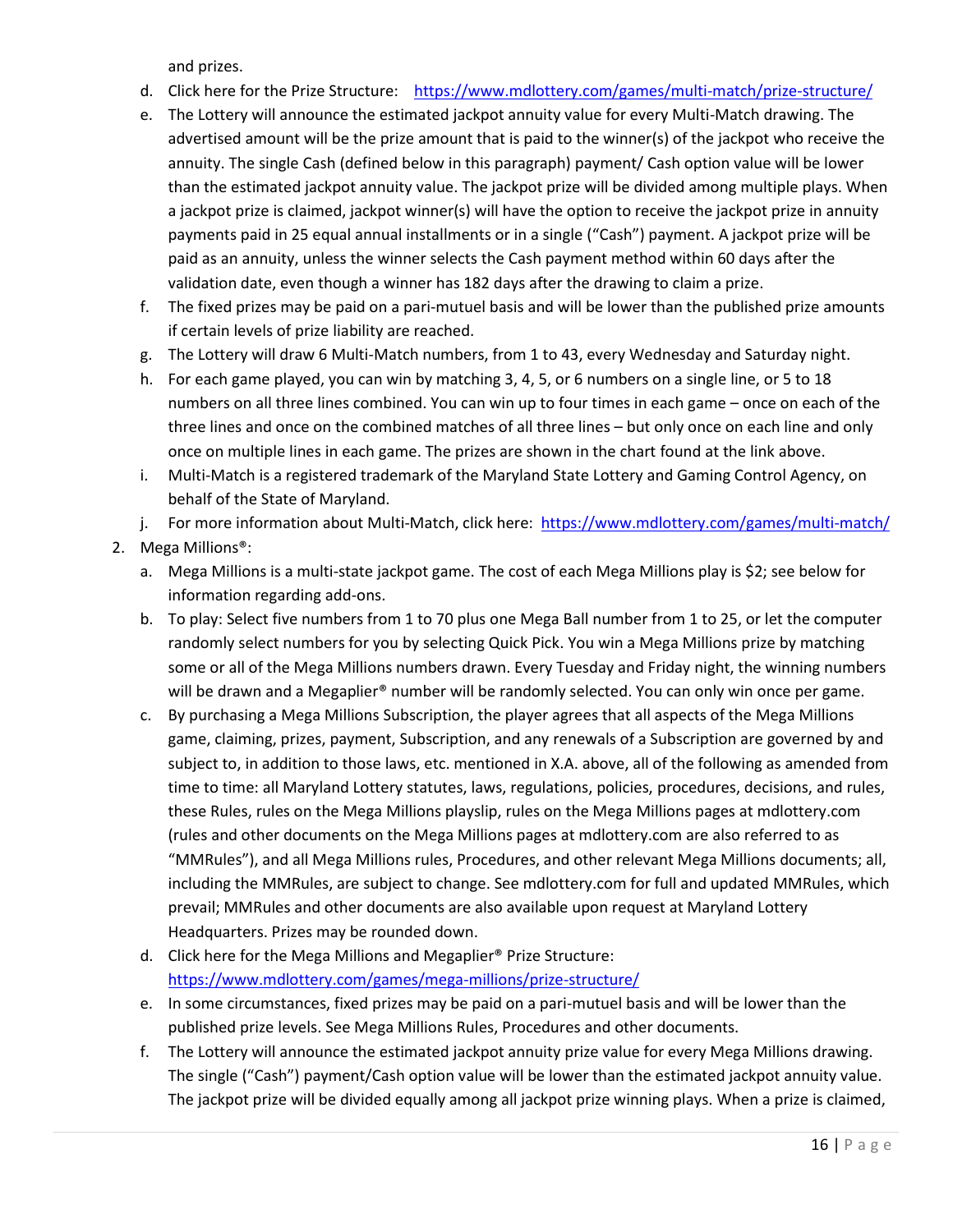jackpot winners will have the option to receive your jackpot prize in a single Cash payment or in annuity payments. A jackpot prize will be paid as an annuity of 30 graduated consecutive annual payments unless the winner selects the single Cash payment method within 60 days of the Subscription claim and validation date, even though you have 182 days after the drawing to claim your prize. Variations in the announced jackpot prize amounts may occur.

- g. When there is no jackpot winner, all of the jackpot prize money is rolled over and added to the jackpot for the next Mega Millions drawing. Following a drawing with a jackpot winner, the annuitized jackpot will start at \$40,000,000.
- h. Megaplier®: Increase your winnings for an extra \$1 per play when you add the Megaplier option. Megaplier numbers are used to multiply non-Jackpot prizes won on the Mega Millions game immediately following the Megaplier drawing. Megaplier numbers are 2, 3, 4, and 5. For example, if you win \$500 on Mega Millions and you played the Megaplier, and the Megaplier number drawn is 5, you multiply your winnings by 5 for a total winning amount of \$2,500. Megaplier probabilities of winning are approximate. The Megaplier multiplier does not apply to the Jackpot prize.
- i. A play consists of two fields; one with five numbers and one with one number.
- j. You agree that: a Mega Millions Subscription can only be cashed in the State where it was purchased, and any claim, if any, arising out of a Mega Millions Subscription can only be pursued against and litigated in the State where the Subscription was purchased and issued, pursuant to the current rules and procedures of that State, and this is the player's sole and exclusive remedy.
- k. Mega Millions is a registered trademark of the Illinois Department of the Lottery. Megaplier is a registered trademark of the Texas Lottery Commission.
- l. For more information about Mega Millions, click here: [https://www.mdlottery.com/games/mega](https://www.mdlottery.com/games/mega-millions/)[millions/](https://www.mdlottery.com/games/mega-millions/)
- 3. Powerball®:
	- a. Powerball is a multi-state jackpot game. The cost of each Powerball play is \$2. Costs for Powerball, Power Play, and Double Play are set by MUSL; and are stated in these Official Rules, below.
	- b. To play: Select five numbers from one (1) to sixty-nine (69) plus one number from one (1) to twenty-six (26), or let the computer randomly select numbers for you by selecting Quick Pick. You win a Powerball prize by matching some or all of the Powerball numbers drawn. Every Monday, Wednesday and Saturday night, the winning numbers will be randomly selected and a Power Play® number will be randomly selected. You can only win once per game.
	- c. Immediately following the selection of the Powerball numbers and the Power Play number, a separate set of numbers will be drawn for Double Play. Double Play is an add-on feature of Powerball. You must play Powerball in order to play Double Play.
	- d. By purchasing a Powerball Subscription, the player agrees that all aspects of the Powerball game (including Power Play and Double Play), claiming, prizes, payment, Subscription, and any renewals of a Subscription are governed by and subject to, in addition to those laws, etc. mentioned in X.A. above, all of the following as amended from time to time: all Maryland Lottery statutes, laws, regulations, policies, procedures, decisions, and rules, these Rules, rules on the Powerball playslip, rules on the Powerball pages at mdlottery.com (rules and other documents on the Powerball pages at mdlottery.com are also referred to as "PBRules"), and all Powerball rules including Powerball Group Rules, procedures including operations procedures, and other relevant Powerball documents; all, including the PBRules, are subject to change. See mdlottery.com for full and updated PBRules, which prevail; PBRules and other documents are also available upon request at Maryland Lottery Headquarters.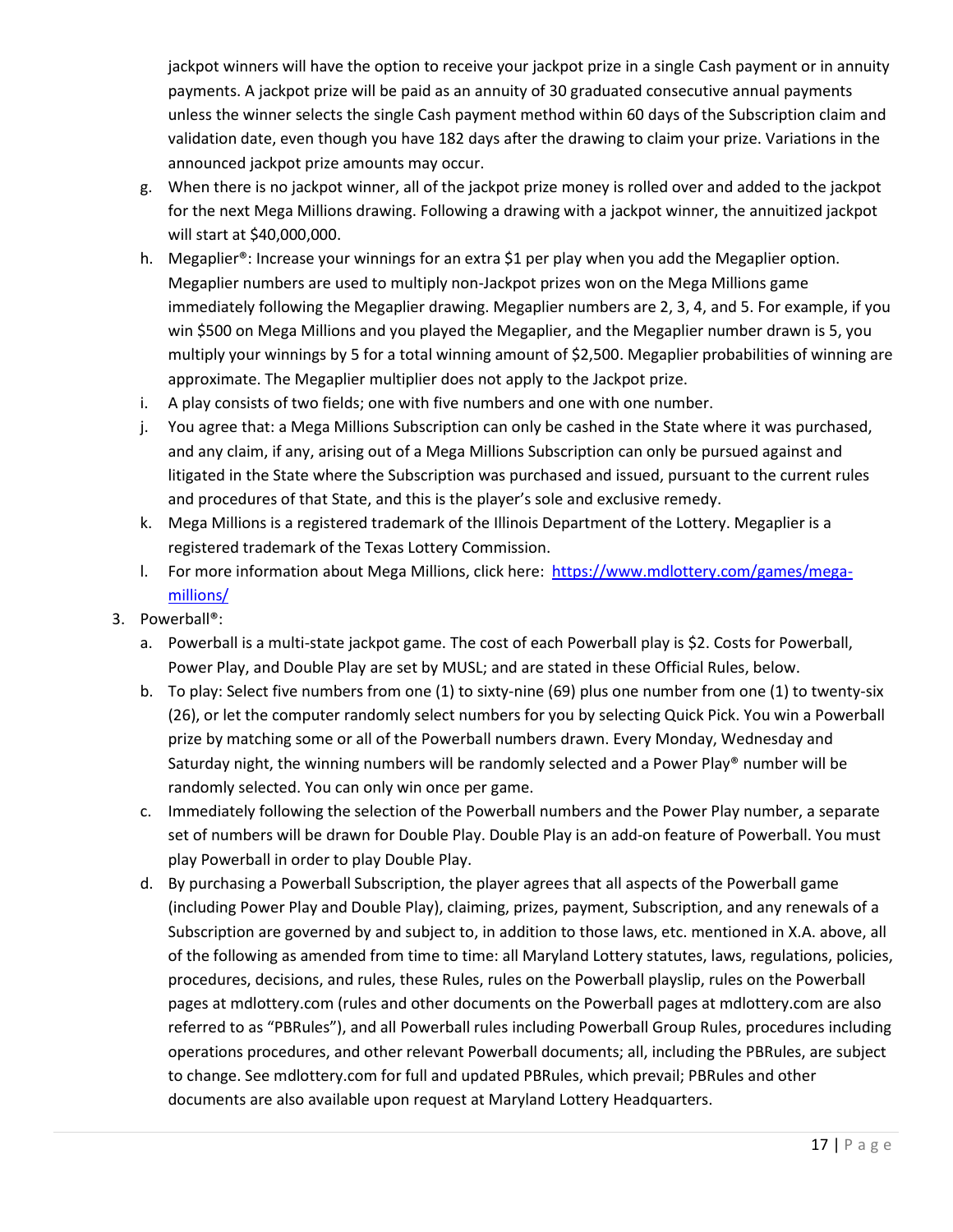- e. Click here for the Powerball, Power Play, and Double Play Prize Structures: <https://www.mdlottery.com/games/powerball/prize-structure/>
- f. In some cases, fixed prizes, Power Play, and Double Play prizes may be paid on a pari-mutuel basis and will be lower than the published prize levels. Refer to the Powerball Group Rules for a detailed explanation. These prizes may be rounded down to whole dollars.
- g. The jackpot prize will be divided equally among multiple jackpot winning game plays. When a prize is claimed, jackpot winners will have the option to receive your jackpot prize in a single ("Cash") payment or in annuity payments. A jackpot prize will be paid as an annuity of 30 graduated consecutive annual payments unless the winner selects the Cash payment method within 60 days of the Subscription claim and validation date. The Cash payment amount will be lower than the announced annuity jackpot prize. Variations in the announced jackpot prize may occur. Jackpot prize payments may be rounded down to the nearest one thousand dollars (\$1,000).
- h. Power Play® Multiplier: Power Play Multiplier costs an additional one dollar (\$1.00) per play. On all except the jackpot prize and the Match 5 (\$1,000,000) prize, multiplier numbers are used to multiply your winnings in the Powerball game immediately following the Power Play drawing. Power Play numbers are 2, 3, 4, 5 and 10. Power Play Multiplier does not apply to Double Play wins.
- i. The 10X multiplier will be available when the jackpot prize level is \$150 million or less. Once the jackpot is greater than \$150 million, the 10X multiplier will not be available unless announced otherwise.
- j. Double Play: For an additional one dollar (\$1.00) per play, you may purchase Double Play at the same time you purchase Powerball. If you select the Double Play option, your numbers (the same numbers you selected manually or by using Quick Pick, for your Powerball play) will be entered in a separate drawing immediately following that night's Powerball drawing. Double Play is a five (5) out of sixty-nine (69) plus one (1) out of twenty-six (26) lottery game, which pays the top prize in a single payment.
- k. **To play Double Play, Players must purchase Powerball.**
- l. Plays with Double Play are eligible to win both the Powerball drawing and the separate Double Play drawing. Powerball prizes and Double Play prizes are determined separately; for example, a Powerball player who chooses to participate in Double Play may win both a Double Play prize and a Powerball prize, if their play numbers match the Powerball winning numbers and also the Double Play winning numbers. Double Play winning numbers shall not be used to determine Powerball prizes. Powerball winning numbers shall not be used to determine Double Play prizes.
- m. Player agrees that: a Powerball Subscription can only be cashed in the State where it was purchased, and any claim arising out of a Powerball Subscription can only be pursued against and litigated in the State where the Subscription was purchased and issued, pursuant to the current rules and procedures of that State, and this is the player's sole and exclusive remedy.
- n. Powerball and Power Play are registered trademarks of the Multi-State Lottery Association.
- o. For more information about Powerball, click here: <https://www.mdlottery.com/games/powerball/>
- 4. Cash4Life®:
	- a. Cash4Life is a multi-state jackpot game. The cost of each Cash4Life play is \$2.
	- b. To play: Select five (5) numbers from one (1) to sixty (60) plus one Cash Ball number from one (1) to four (4), or let the computer randomly select numbers for you by selecting Quick Pick. You win a Cash4Life prize by matching some or all of the numbers drawn. Seven days a week, Cash4Life winning numbers will be randomly selected. You can only win once per game.
	- c. By purchasing a Cash4Life Subscription, the player agrees that all aspects of the Cash4Life game, claiming, prizes, payment, Subscription, and any renewals of a Subscription are governed by and subject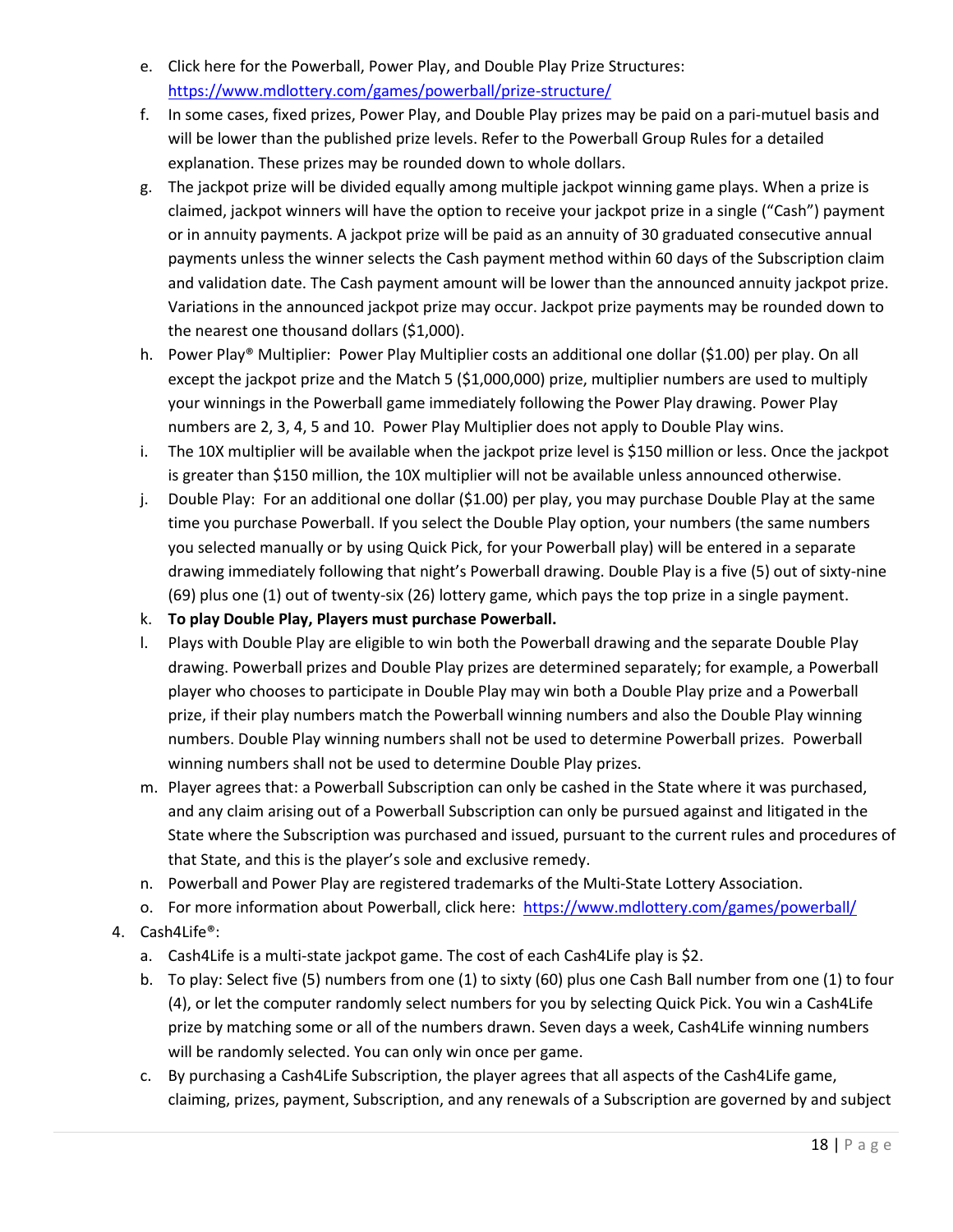to, in addition to those laws, etc. mentioned in X.A. above, all of the following as amended from time to time: all Maryland Lottery statutes, laws, regulations, policies, procedures, decisions, and rules, these Rules, rules on the Cash4Life playslip, rules on the Cash4Life pages at mdlottery.com (rules and other documents on the Cash4Life pages at mdlottery.com are also referred to as "C4LRules"), and all Cash4Life rules (including Cash4Life Official Game Rules and Maryland Lottery Cash4Life Maryland Game Rules), procedures (including but not limited to Finance and Operations Procedures), and other relevant Cash4Life documents; all, including the C4LRules, are subject to change. See mdlottery.com for full and updated C4LRules, which prevail; C4LRules and other documents are also available upon request at Maryland Lottery Headquarters.

- d. Click here for the Prize Structure: <https://www.mdlottery.com/games/cash4life/prize-structure/>
- e. Prizes may be rounded down to whole dollars. Refer to the Cash4Life Official Game Rules for a detailed explanation on all prize levels.
- f. If there is more than one (1) winning jackpot game play, the jackpot prize will be divided equally among the winning jackpot game plays on any given draw. When a prize is claimed, jackpot winners will have the option to receive your jackpot prize in a single ("Cash") payment or in annuity payments. The jackpot prize will be paid annually as an annuity unless the winner selects the Cash payment method within 60 days of the ticket validation date. The Cash payment will be lower than the announced annuity prize. In certain instances, the annuity option shall no longer apply and payouts will be in a lump sum (Cash) only. In addition, in some instances, life may be 20 years.
- g. If the total liability for the second tier prize level is exceeded, the prize pool for the second tier prize will be divided equally among the winning second tier games, as described on the playslip. Winners will have the option to receive your prize in a single Cash payment or in annuity payments. The second tier prize will be paid annually as an annuity unless the winner selects the Cash payment method within 60 days of the ticket validation date. The Cash payment will be lower than the announced annuity prize. In certain instances, the annuity option shall no longer apply and payouts will be in a lump sum only. In addition, in some instances, life may be 20 years.
- h. In some cases, fixed prizes may be paid on a pari-mutuel basis and will be lower than the published prize amounts.
- i. Player agrees that: a Cash4Life Subscription can only be cashed in the State where it was purchased, and any claim arising out of a Cash4Life Subscription can only be pursued against the State where the Subscription was purchased and issued, and any litigation, if any, can only be maintained against the State where the Subscription was purchased and issued and in the State where the Subscription was purchased and issued, pursuant to the current rules and procedures of that State, and this is the player's sole and exclusive remedy.
- j. Cash 4 Life is a registered trademark of the Multi-State Lottery Association.
- k. For more information about Cash4Life, click here: <https://www.mdlottery.com/games/cash4life/>
- C. Group Play (These rules apply to all Subscriptions):
	- 1. To make a Subscription purchase for a Group (a collection of persons who wish to purchase a Subscription together, with at least 2 members), the Group Manager, the individual responsible for the Group, must list the name (first and last), address, telephone number, and email address of each member of the Group and certify that this information is correct and accurate.
	- 2. The Group Manager must certify that each Group member is 18 years of age or older, is eligible to legally purchase Lottery tickets, and that all members of the Group are properly listed and are accurately identified.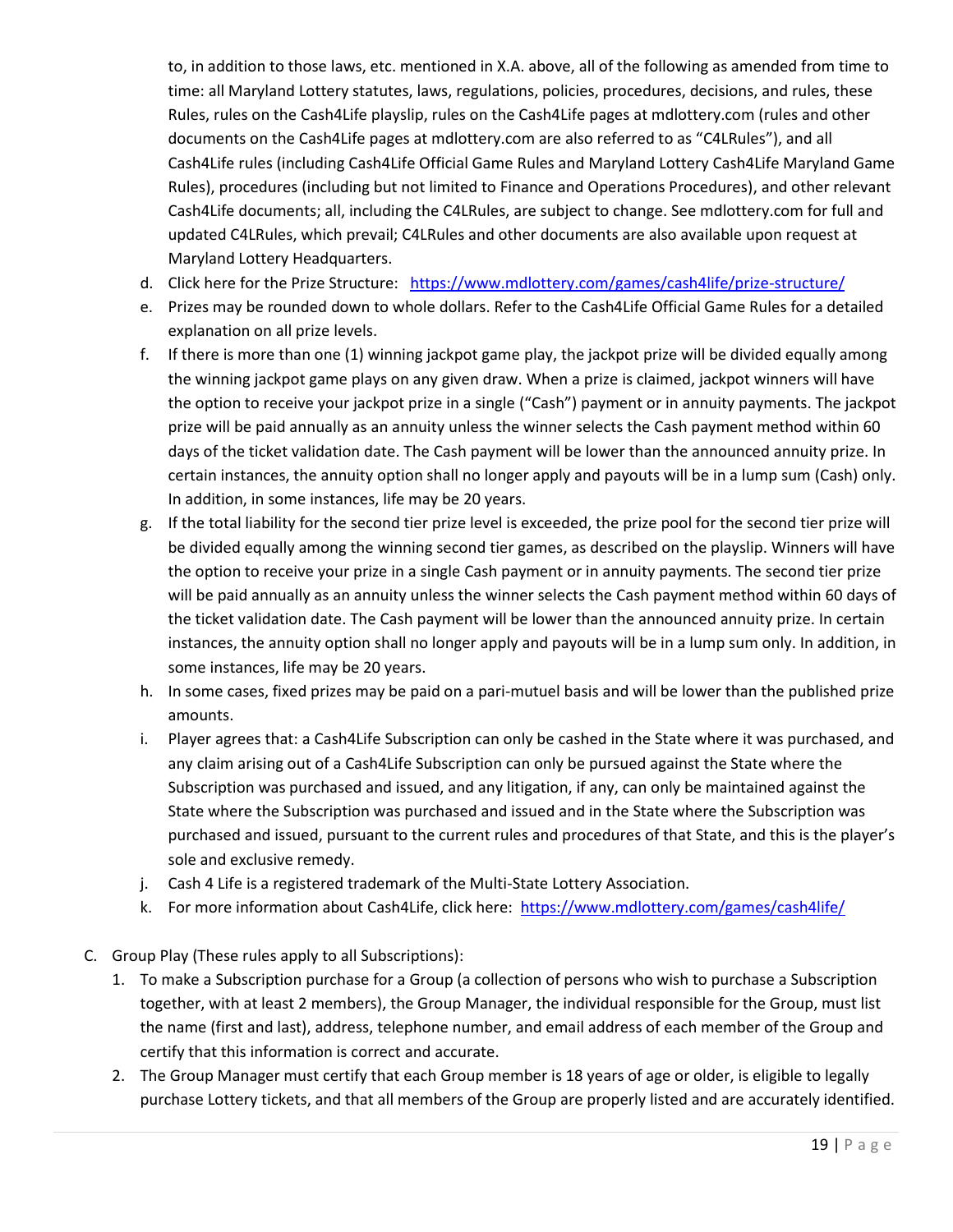The Group Manager will indemnify, defend and hold harmless the Lottery, its directors, officers, employees, retail agents, vendors and the State of Maryland and its officials and employees from and against all demands, proceedings, suits, actions, claims, damages, injuries, awards, judgments, losses or expenses, including reasonable attorney's fees, arising out of or relating directly or indirectly, to any claim alleging an inaccurate, unauthorized or incomplete certification by the Group Manager regarding Group membership.

- 3. Once a Group purchase has been made, the Group Manager may not add, delete or otherwise change the members of the Group.
- 4. The sole responsibility for disbursing to Group members any prize \$600 or less won by the Group belongs to the Group Manager. The Lottery and its employees, designees, agents, vendors, and contractors have no responsibility or liability whatsoever with respect to the disbursement of any prize that is \$600 or less.
- 5. The Lottery will distribute Group prizes above \$600. In order for Group members to receive prizes of above \$600, the Group Manager and each Group member must comply with the Lottery's claims process (See below at X. Subscriptions, D. Prizes): Each Group member will be notified by the Lottery (using such Group member's information listed and certified by the Group Manager) of any prize of \$600 or more won by the Group. In order to claim his or her portion of any prize of \$600 or more, even if each Group member wins less than the \$600 amount, each Group member must submit, by mail or in person (or in any other manner specified in writing by the Lottery), to the Lottery documentation establishing such Group member's identity and eligibility (See below at X. Subscriptions, D. Prizes), and the Group member will be required to complete a claim form. In order to claim his or her portion of any prize of \$25,000 or more, each Group member must report to the Maryland Lottery Headquarters, where the Group member will be required to present to the Lottery documentation establishing such Group member's identity and eligibility (See below at X. Subscriptions, D. Prizes), and the Group member will be required to complete a claim form.
- 6. All members of the Group must be eligible to purchase Lottery tickets, regardless of the prize amount won by the Group. Any member of the Group who is not eligible to purchase Lottery tickets will forfeit the right to any prize won by the Group, and the ineligible Group member's portion of such prize will be treated by the Lottery as an unclaimed prize and placed into the unclaimed prize fund. In the case of a Group prize greater than \$600, the Lottery will divide the total amount of the prize winnings equally among the total number of Group members (including any ineligible Group members) to determine the prize amount won by each eligible Group member, but such prize amount will be forfeited by each ineligible Group member. Eligible Group members do not have a right to claim any portion of any ineligible Group member's forfeited portion of the prize.
- D. Prizes (these rules apply to all Subscriptions):
	- 1. Subscription prize amounts won that are \$600 or less will be displayed in the wallet section ("Wallet") under the Subscriptions tab.
	- 2. When Subscription prizes in your Wallet reach or exceed \$100 [see below for prizes higher than \$600], a check for the full amount in your Wallet will be mailed to you at the mailing address on record (If a Group wins the prize, the prize will be mailed to the Group Manager's mailing address on record. You agree that if the Group wins but the Group Manager has died, and the Lottery is advised of the Group Manager's death, the Lottery may change the name on the check in the Lottery's sole discretion to a name as determined by the Lottery and that person will take on all obligations of the Group Manager.) Checks will typically be printed within three (3) business days after the \$100 amount is met.
	- 3. When you win any Subscription prize greater than \$600, the Lottery will notify you by email (at the email address associated with your MLR Account) and provide instructions on how to claim your prize. You must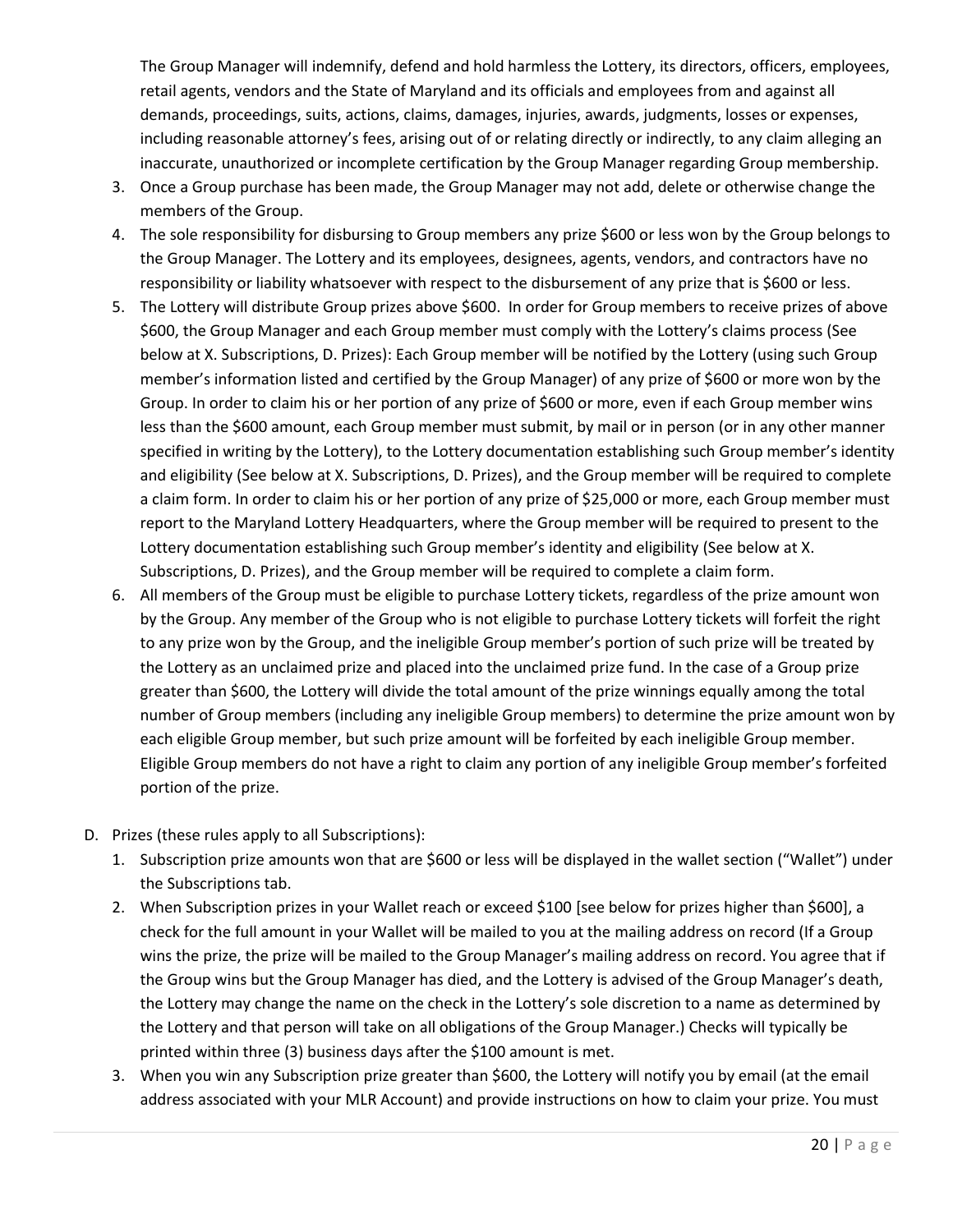complete a Lottery Claim Form, including Social Security number (SSN) [if a group member other than a Group Manager: or Taxpayer ID number (TIN)], and must provide proof of your SSN or TIN and must furnish photo I.D. proof of being at least 18 years of age. Information about the accepted forms of identification is available on th[e How to Claim p](http://www.mdlottery.com/winners/how-to-claim/)age located under the Winners tab at mdlottery.com. You may also call 410- 230-8730 or email ask.lotteryandgaming@maryland.gov for information on the claiming process. Please allow at least 30 calendar days for processing from the date the Lottery receives proof of your SSN (or TIN) and photo ID proof of your being at least 18 years of age.

- 4. **NOTICE**: When the Maryland Lottery processes a claim, it asks the person seeking to claim the Lottery prize for certain information. Disclosure of a Social Security Number (SSN) or Individual Tax Identification Number (ITIN) or other TIN to claim a Maryland Lottery prize is generally voluntary, but failure to provide it may delay or prevent the processing and payment of the claim. For prize claims over \$600, the Social Security Code, the Internal Revenue Code, and the Maryland Tax General Article authorize and require the Lottery to have the claimant furnish his, her, or its SSN, ITIN, or other TIN for tax reporting purposes. In addition, for prize claims over \$5,000, these statutes require the Lottery to withhold federal and state taxes related to these winnings.
	- a. The Lottery also collects SSNs, ITINs and other TINs in order to comply with State Laws related to the interception of certain prize winnings for unpaid child support and/or certain other obligations owed to a State agency or other government entity, as well as to validate and process claims pursuant to the Maryland State Lottery Law and the Lottery's rules and regulations.
	- b. A person who gives the Lottery personal information has the right to inspect, amend, or correct this personal information, which is not generally available for public inspection without the person's written consent. The Lottery does not transfer personal information or make it available to any other entity, except to certain contractors working with the Lottery who may need the information to perform their services to the Lottery; as required by law to various federal and state government agencies; and, for enforcement of criminal laws, to law enforcement agencies.

## Xl. ADDITIONAL CONDITIONS

You understand and agree that:

- A. The Maryland Lottery does not warrant or guarantee product quality or availability of products through Points for Prizes® or any prize won through Points for Drawings®, Second Chance, rewards awarded from reaching achievements or through any other MLR Program.
- B. The Maryland Lottery is not liable or responsible for any prize lost, damaged or stolen during shipment, pick-up or use.
- C. The Maryland Lottery is not responsible or liable for any damages, injury, illness, or loss of life resulting from any reward awarded, or from use of any reward awarded, or from any prize won through any aspect of MLR, including a prize won through any MLR Program or a prize won through a game played or entered through the MLR platform.
- D. You are solely responsible for maintaining and keeping Account information current and accurate. The Maryland Lottery assumes no responsibility or liability whatsoever for technical or computer malfunctions or for your failure to keep Account information current.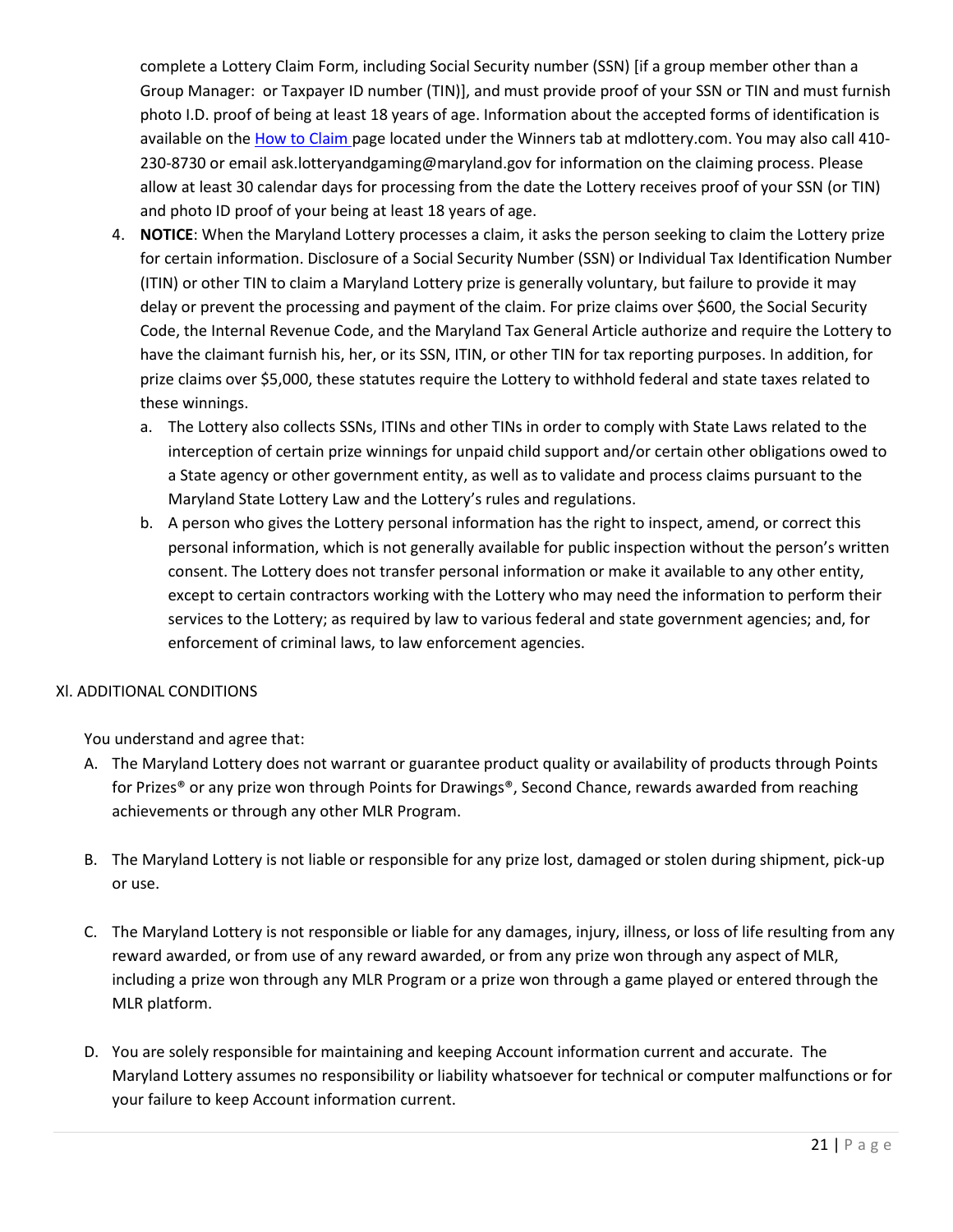- E. By participating in any MLR Program and/or any aspect of MLR, including any Subscription, you, on behalf of yourself, your heirs, your spouse, your partner, and any user of a prize, including any guest, any attendee, any individual who partakes of the prize in your stead, any other individual(s) who partake of, use, or are affected by the prize, anyone relying on you for support, anyone entitled to act on your behalf, as well as your legal representative, personal representatives, executors, heirs, administrators, assigns and insurers ("Releasors"), agree to indemnify, defend, hold harmless, release and discharge the Maryland Lottery, the Maryland State Lottery and Gaming Control Commission, the State of Maryland, their employees, officials, members, officers, agents, representatives, directors, successors and assigns from and against any and all losses, negligence, claims, damages, suits, liabilities, costs, and expenses, including attorneys' fees, directly or indirectly resulting from, arising out of or relating to, or in any way connected with:
	- 1. Participation in a promotion, Drawing, or Subscription, or any related event or occurrence, and/or out of the awarding, receipt, possession, use, misuse, and/or acceptance of a prize, including but not limited to participation in Points for Prizes®, Points for Drawings®, or Second Chance, promotions, Drawings, drawings, Subscriptions, or any other aspect of MLR, and/or any of its or their prizes and/or use of any of its or their prizes;
	- 2. Use or misuse of, receipt of, possession of, or participation in any or all Points for Prizes<sup>®</sup> Store items;
	- 3. Any breach of any obligation(s) by the Maryland Lottery and/or any third party(s) or arising out of or relating to said breach or obligation, including any negligence of any of them;
	- 4. Your participation in any aspect of the Website or the services, products, activities, and information on the Website, any related Drawing or drawing, any related promotion, any related event or occurrence, service, activity, product, and/or information, and/or out of the awarding, receipt, possession, use, misuse, and/or acceptance of a prize;
	- 5. Your use of the Website and/or the services, products, activities, or information on the Website;
	- 6. Any action or inaction by you which is a violation of any Lottery Requirement;
	- 7. Any injury, illness, death, or damage resulting from participation in a service, the Website, a Subscription, promotion, Drawing, or drawing, and/or any related prize and/or use of any of its prizes; and/or
	- 8. Any injury, illness, death, or damage resulting from your participation in a service, the Website, any promotion, and/or Drawing, and/or any related prize and/or use of any prize, and/or any other activity mentioned in this paragraph.
- F. By participating in MLR and/or any MLR Program, including any Subscription, you, on behalf of yourself and each Releasor:
	- 1. Agree and acknowledge that you and each Releasor are aware of the following facts: any prize, and each portion of a prize, involves certain inherent risks, dangers and hazards that can result in injury to property and/or persons, and serious personal injury, illness, or death, including but not limited to, risks involved in travel of any kind, in attending and/or participating in sports or other events, in using mechanical equipment, in interacting with other people, in ingesting food or drink, in natural disasters, in acts of God, war or other violence, in acts of terrorism or civil disturbance, and in participation in activities, including all potential activities and purchases related to any prize;
	- 2. Freely agree to assume and accept all known and unknown risks of injury (including, but not limited to, personal injury, illness, death, and property damage) arising out of any prize;
	- 3. Freely assume all risk of injury to your person or property (including, but not limited to, personal injury, illness, death, and property damage), and the person or property of any Releasor and of any other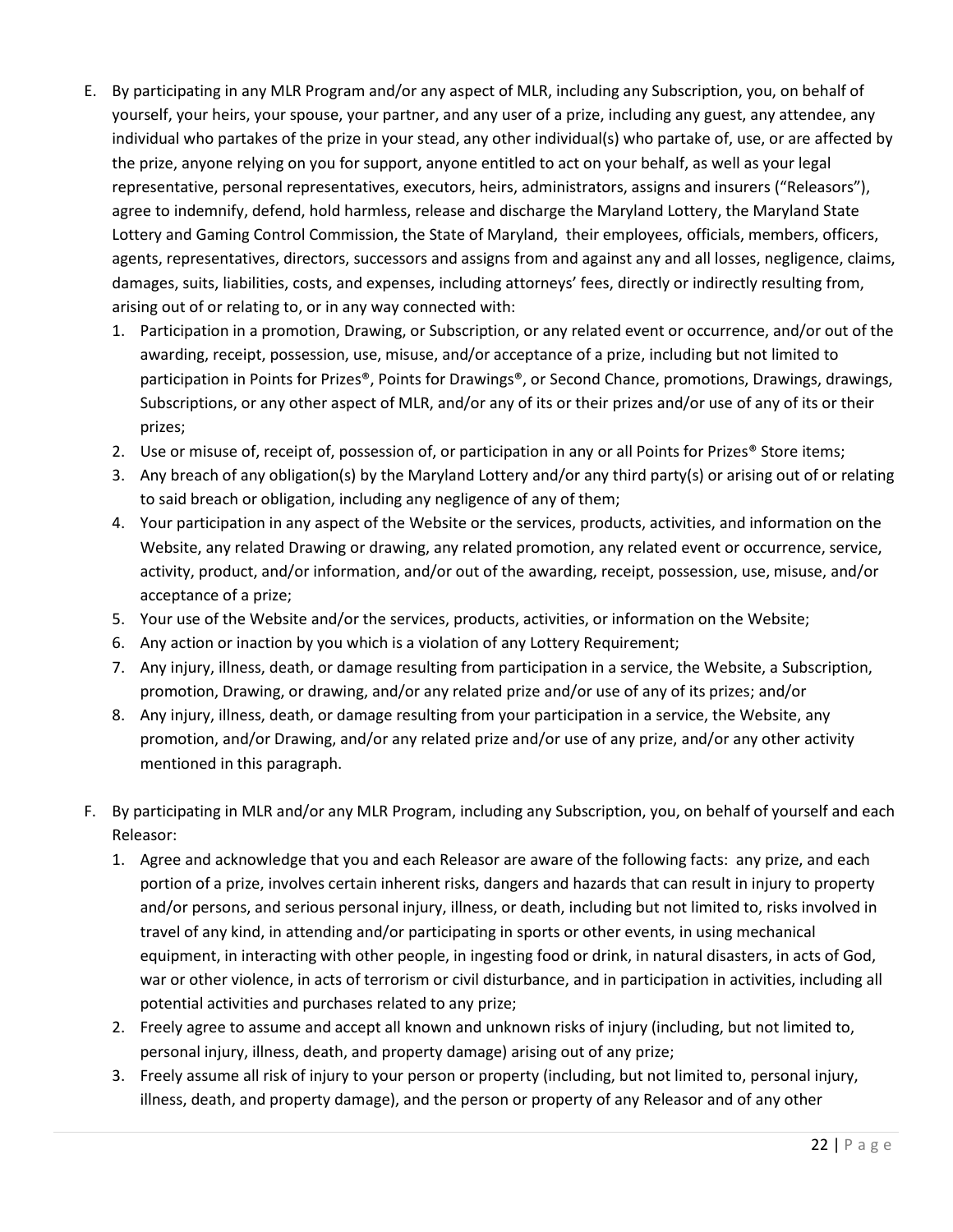individual, person, or entity (jointly or severally, "Person"), or illness, or death resulting from your or any Releasor's acceptance or use of the prize, however caused, whether intentionally or unintentionally, whether due to the act, omission or negligence of any Person including an Indemnitee (the following are defined collectively and separately as "Indemnitee": the Lottery, the Maryland State Lottery and Gaming Control Commission ("Commission"), the State of Maryland, and the affiliates, successors, assigns, owners, officers, officials, directors, employees, members, agents, representatives and independent contractors of each of them, and any other Persons involved in conceiving, offering, or holding any aspect of MLR (however, you acknowledge that the Lottery, the Commission, the State of Maryland, and their members, officials, officers, and employees have no role in providing a prize other than a prize through a Subscription), and whether occurring prior to, during or after any acceptance or use of the prize, or any related activity; and

4. You and each Releasor expressly: release, waive, and discharge each and every Indemnitee from any and all liability to you and to any and all Releasors and other Persons from any and all loss or damage, and any claims and damages resulting from the use of any prize, on account of injury or illness to you or any Releasor or any other Person, injury or illness to your person or property, and/or to the person or property of any Releasor and/or any other Person, even injury or illness resulting in your death and/or the death of any Releasor and/or any other Person, whether caused by the negligence of any Indemnitee or any other Person or otherwise as a consequence of any prize or while you are, or any Releasor or any other Person is, in any manner engaged in any activity as a result of or related to use of any prize. Indemnitee shall not be responsible or liable for any cancellations, delays, diversions or substitutions or any act or omission whatsoever by any Indemnitee or any other Person providing any services or accommodations to you or to any Releasor or any other Person, including any results thereof such as changes in services or accommodations necessitated by the same; release, acquit, and forever discharge each Indemnitee of and from any and all actions, causes of action, claims or demands for damages, costs, loss of use, loss of services, expenses, compensation, consequential damages or any other thing whatsoever including claims for contribution on account of, or in any way growing out of, any and all known and unknown, liquidated or unliquidated, foreseeable or unforeseeable personal injuries or illnesses including death and/or property damage resulting or to result from use of any prize, even as the result of negligence of any Indemnitee or any other Person; acknowledge and assume all risk, change, or hazard that any such illnesses, injuries or damages that may occur may be or become permanent, progressive, greater, or more extensive than is now known, anticipated or expected; agree no promise or inducement that is not herein expressed has been made to you or to any Releasor; agree and promise to indemnify, hold harmless, and defend each Indemnitee that is sued and/or made a party to any claim or proceeding which is initiated or brought by you, any Releasor, or any other Person or on your or their behalf, arising out of any prize or arising out of any medical or other treatment rendered in connection with any illness or injury or any potential illness or injury arising out of any prize against any and all costs, expenses and losses, including counsel fees, even if the suit, claim, or proceeding is based on the negligence of any Indemnitee or any other Person; agree that if any Indemnitee is adjudicated to be a joint tortfeasor with any other Person, including another Indemnitee, as to any claim arising out of, relating to, or resulting from use or acceptance of any prize or from any other reason, then any award against that Indemnitee will be reduced by the pro-rata share of the award attributable to any other Person; agree that you are and each Releasor is responsible/liable for and that no Indemnitee has any obligation to pay any judgment, settle any claim, or provide legal counsel or defense or pay any attorneys' fees to you, any Releasor or any other Person, in the event that a suit, claim, or action of any character is brought by any Releasor or any other Person against you, any guest, any other Releasor, or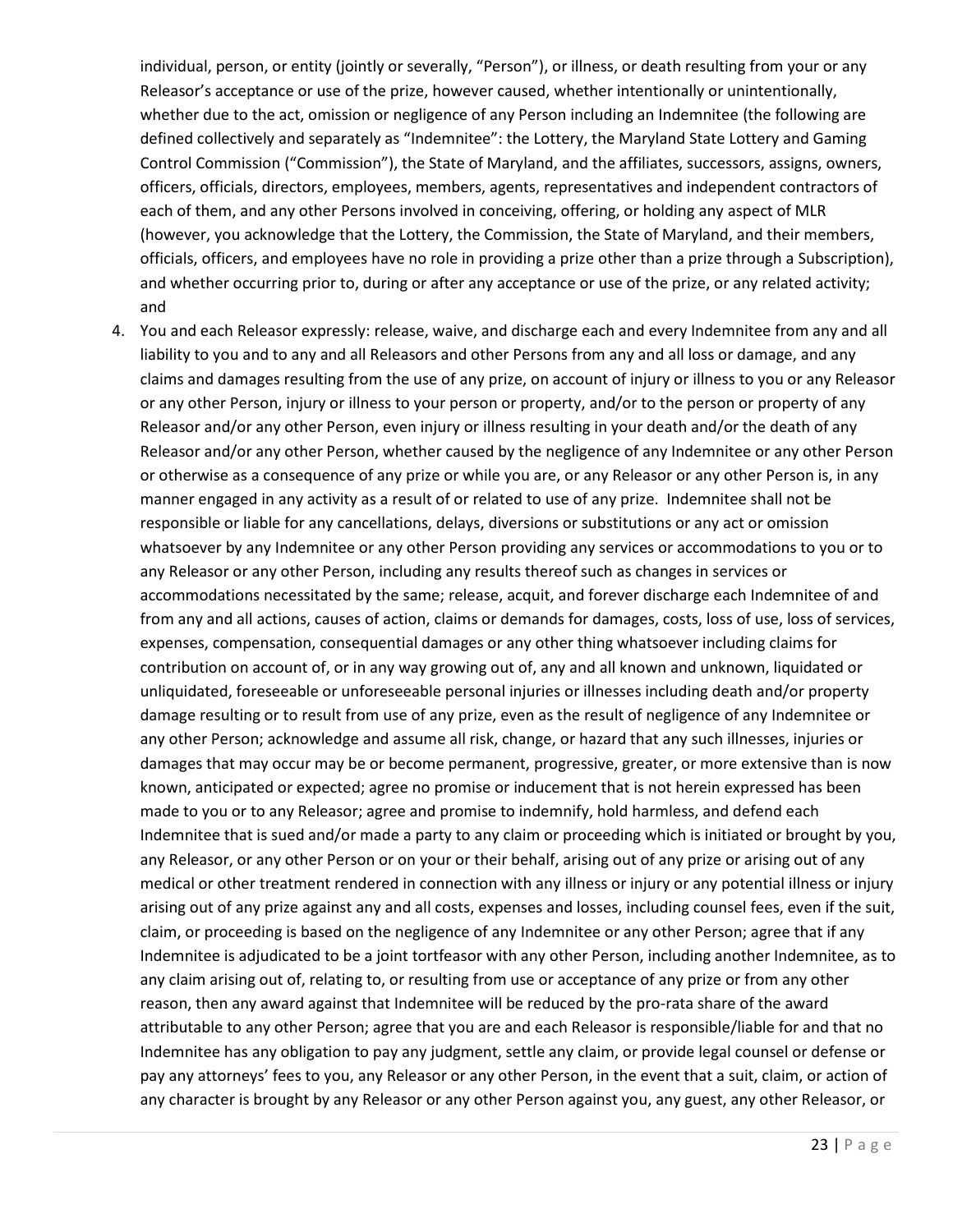any other Person including any Indemnitee as a result of or relating to your or any guest's or any other Releasor's or any other Person's use of any prize or as a result of any other reason; agree: that if you choose to have any guest(s) share this Prize, it is your responsibility to ensure each and every guest agrees to and accepts all of the terms, conditions, waivers and releases in these Rules and in any waiver and release signed by you as if they had signed it; agree to have all guests read these Rules; expressly and completely release and discharge each and every Indemnitee from, and waive as against each Indemnitee, and agree to indemnify, hold harmless, and defend each Indemnitee against, any and all claims, causes of action, damages, costs, expenses (including reasonable attorneys' fees), liabilities, and losses of any kind whatsoever which may arise out of, relate to, or result from your or any Releasor's acceptance or use of any prize or from any other reason, including the negligence of any Indemnitee or any other Person.

- G. The Maryland Lottery is not responsible/liable for any negligence of any person, or for any claim, liability, injury, illness, death, property loss, or other damage of or to you, your guests, family, travelers, other participants, and/or their family members, or other persons, arising directly or indirectly from or in connection with the participation in or the use or misuse of rewards or prizes awarded, or with participation in MLR Programs (including Points for Prizes®, Points for Drawings®, Second Chance, or Subscriptions), or in any related event or occurrence, including, but not limited to, claims for damage to property, for personal injury, illness, or death, or claims based on defamation, rights of privacy, rights of publicity, or delivery of cash, or any other prize.
- H. The Maryland Lottery has not made, and is not responsible or liable for, any warranty, representation or guaranty, express or implied in fact or in law, relative to any prize, including but not limited to its quality, mechanical condition, or fitness for a particular purpose.
- I. The Maryland Lottery is not liable for any act or omission, whether willful or negligent, of SGI, and/or any other third party.
- J. Unless specific Drawing rules state otherwise, you may not request or receive a cash or other substitute prize; and actual prizes may vary.
- K. The Maryland Lottery reserves the right, in its sole discretion, to terminate MLR, including, among other aspects, the Points for Prizes® program, the Points for Drawings® program, Second Chance, and Subscriptions.
- L. The Maryland Lottery reserves the right in its sole discretion to terminate, permanently disqualify, suspend, and/or change your MLR Member Account (including but not limited to your use of this Website or the services, products, activities, and information on this Website) at any time for any reason, without notice to you. Provider has the right to act upon Lottery's decision to effect any termination, permanent disqualification, suspension, or change. You agree that the Maryland Lottery shall not be liable to you or to any third party for any change to, suspension, or termination of, or permanent disqualification from, your MLR Member Account or any damages resulting from any such change to, suspension or termination of, or permanent disqualification from, your MLR Member Account (including, but not limited to, your use of this Website or the services, products, activities, and information on this Website). The Lottery may deactivate and/or terminate an Account for lack of use as provided in Section 4(e) in the Terms of Use a[t https://www.mdlottery.com/about-us/legal-information/.](https://www.mdlottery.com/about-us/legal-information/) Any action or inaction taken as discussed in this section, including termination of an Account, are at the Lottery's sole discretion.